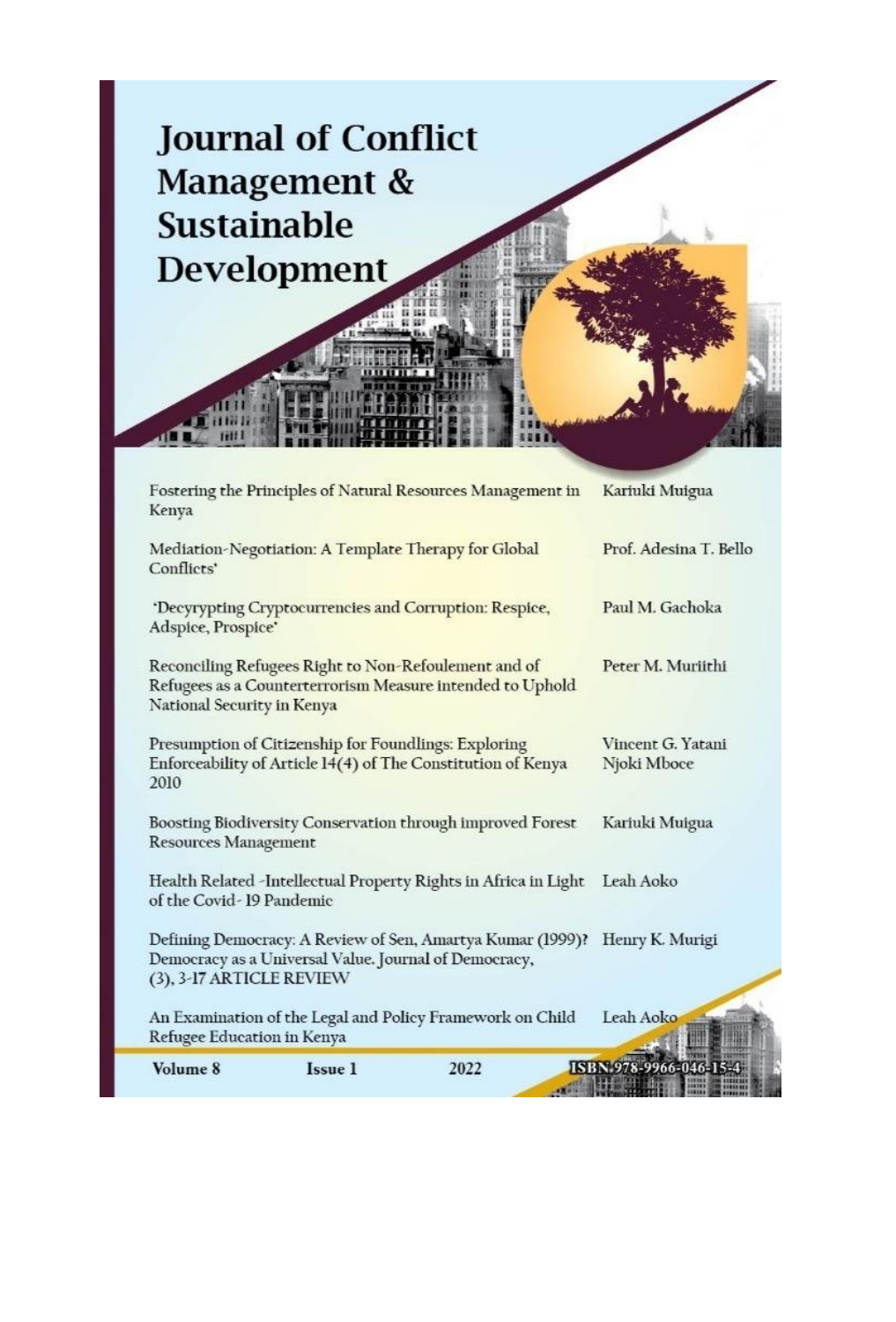# **Presumption of Citizenship for Foundlings: Exploring enforceability of Article 14(4)of The Cnstitution of Kenya 2010**

*By: Vincent Godana Yatani<sup>1</sup>& Njoki Mboce<sup>2</sup>*

## *Abstract*

Article 14(4) of the Constitution of Kenya 2010 (CoK 2010) prescribes the presumption of citizenship to a child found in Kenya who is, or appears to be less than eight years of age, and whose nationality and parents are not known. This article explores the rationale and the mischief that article 14(4) of CoK 2010 endeavors to cure vis-à-vis the State's aptitude to implement such a provision. The article contends that Kenya's presumption of citizenship by birth for foundlings is significantly hazy. It is specifically in this haziness that the enforceability challenge of the provision lies. Whereas the CoK 2010 outlines various ways through which citizenship can be acquired, this article solely focuses on citizenship under Article 14(4). The article specifically examines the legal principles of acquisition of citizenship by birth; the jus sanguinis and jus soli, and expounds at length, the principle that is relevant to the specific area under discussion.

Key words: Citizenship, foundlings, jus sanguinis, jus soli, Nationality

## **1. Introduction**

 $\overline{a}$ 

Whereas the terms "citizenship" and "nationality" technically have two distinct meanings, international human rights courts, advocates and scholars often use the two terms interchangeably.<sup>3</sup> This article largely uses the term "Citizenship" to mean the legal link between an individual and a State, or a

<sup>1</sup> *Doctoral in Law Scholar, Geza Marton Doctoral School of Legal Studies, University of Debrecen , Hungary*

*<sup>2</sup> Doctoral in Law Scholar, Department of Public Law, School of Law, University of Nairobi , Kenya*

<sup>3</sup> 'Citizenship & Nationality' (*International Justice Resource Center*, 15 November 2012) *<https://ijrcenter.org/thematic-research-guides/nationality-citizenship/>* accessed 13 February 2022.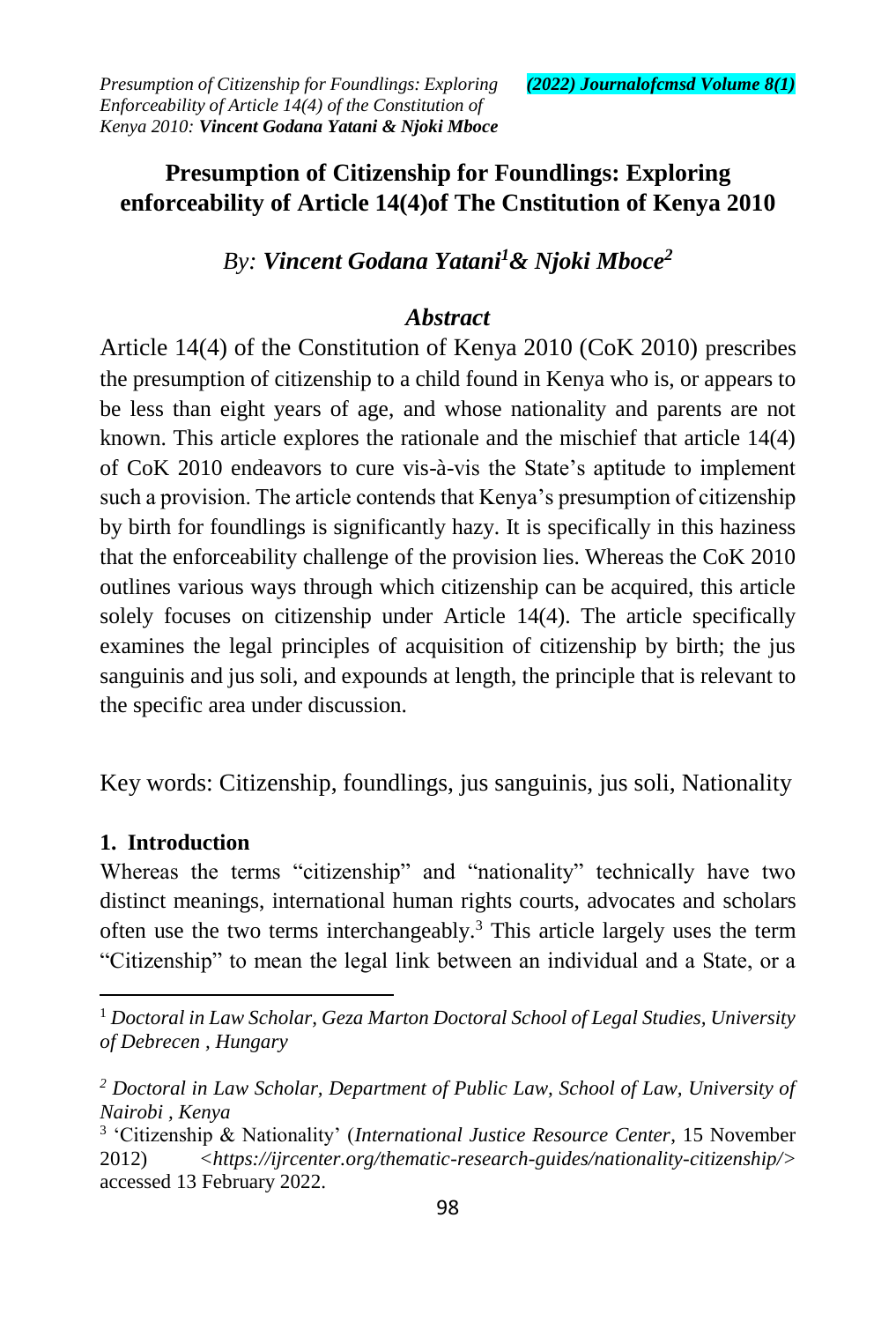territorial political entity, upheld by an ultimate political authority.<sup>4</sup> This legal status bequeaths homogeneous rights and duties upon all members of a State. The concept of citizenship is as old as humanity. Its pedigree is in Athens and Rome and the long advancement from tribal to civic States.<sup>5</sup> This is visible, albeit with minor variances, in the works of primordial writers as well as contemporary authors. Scholars suggest that the concept of citizenship contains many unresolved issues, sometimes called tensions, existing within the relation, that continue to reflect uncertainty about what citizenship is supposed to mean.

The 1948 Universal Declaration of Human Rights confers upon every individual, everywhere in the world, the right to have a legal connection with a State.<sup>6</sup> Nevertheless, the United Nations High Commissioner for Refugees (UNHCR) estimates that there are at least 12 million stateless people globally.<sup>7</sup> The number of stateless persons in Kenya is approximately 18,500.<sup>8</sup> According to Article 1 of the Hague Convention on Certain Questions relating to the Conflict of Nationality Laws, 1930, it is for each State to determine under its own laws who are its nationals.<sup>[\[4\]](https://mc.manuscriptcentral.com/mlr?DOWNLOAD=TRUE&PARAMS=xik_2uW4P7mVyT1vLdq6yt2qMhYxt6FZeKC1rMx9xCbm1RAsj7sLrBTp8sVAee46627tJy9yBfPQPSHEzgy5hVLDUgNYWEWAGHSsXR4XtPnJ4RWdz4nxoQhojz6zUZpPqdobk9eKMpWEmUENRk7LJME4BzrUHWrKPSDMYDfwpDZtcaLcd1VdM5zL5xgJgnEMVP5E6nRhLB74oQ3xrFPCCSUXBkCgo5x54v235GojZvLQrrwaX36NVi1KzNVrB6NF6nputA5QDVr#_ftn4)</sup> The Constitution of Kenya 2010 (CoK 2010) and the Kenya Citizenship and Immigration Act give no definition of citizenship but rather provide for conditions for its acquisition.<sup>9</sup> Article 13(2) of the CoK 2010 provides that citizenship may be acquired by birth or

<sup>4</sup> Carol A Batchelor, 'Statelessness and the Problem of Resolving Nationality Status' (1998) 10 International Journal of Refugee Law 156.

<sup>5</sup> Emily Salamanca, '"Singulis Etruriae Populis": The Political Mobilization of the Etruscan Foundation Myth in the Self-Conception of Renaissance Florence' (2021) 13 Carte Italiane.

<sup>6</sup> United Nations, 'Universal Declaration of Human Rights' (*United Nations*) *<https://www.un.org/en/about-us/universal-declaration-of-human-rights>* accessed 13 February 2022, article 15.

<sup>&</sup>lt;sup>7</sup> 'OHCHR | OHCHR and the Right to a Nationality'

*<sup>&</sup>lt;https://www.ohchr.org/EN/Issues/Pages/Nationality.aspx> accessed 13 February 2022.*

<sup>8</sup> *'Stateless Persons' (UNHCR Kenya) <https://www.unhcr.org/ke/stateless-persons>* accessed 13 February 2022.

<sup>&</sup>lt;sup>9</sup> 'Constitution of Kenya' (2010)

<sup>&</sup>lt;http://www.kenyalaw.org/lex//actview.xql?actid=Const2010> accessed 18 July 2018; Kenya Citizenship and Immigration Act No. 12 of 2011.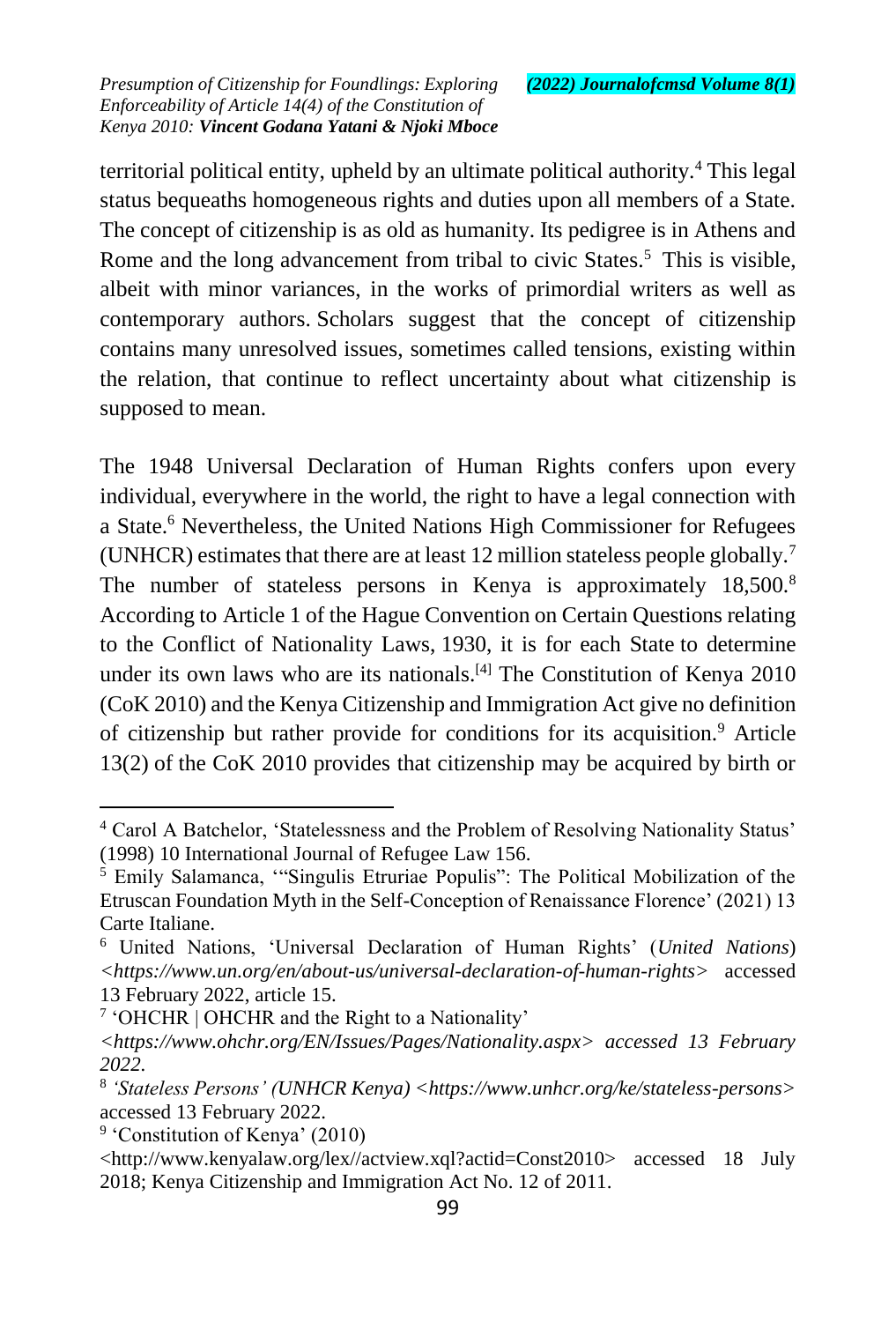registration. This article specifically focuses on the matter of grant of citizenship for "foundlings" within the confines of Kenyan laws. Reference to foundlings in the CoK 2010 is alluded to under Article 14(4). In focusing on issues, problems and perspectives relating to citizenship for foundlings under the Kenyan laws, this provision forms the nucleus and as such informs the rationale of this article.

## **2. Citizenship Ascriptions**

There are over 30 modes and sub-modes of acquisition of citizenship around the world.<sup>10</sup> The most common modes applied by States are: (a) birthright acquisition; (b) residence-based acquisition *(jus domicile)*; and (c) acquisition based on particular ties or characteristics.<sup>11</sup> Two legal principles embody acquisition of citizenship by birth: *Jus soli* (the law of the soil) and *Jus sanguinis* (the law of the bloodline).<sup>12</sup> Citizenship by immigration can either be acquired through striking a relationship with someone who is already a citizen or through length of residence within a State. Citizenship by particular ties include by marriage.<sup>13</sup> One of the characteristics –based acquisition is where a child found in a country of unknown parentage.<sup>14</sup> All these methods obviously admit of wide variations and interpretation in practice. In Kenya, the above conditions of acquisition of citizenship have been adopted with detailed elaborations both in the CoK 2010 and the Kenya Citizenship and Immigration Act. Since, foundlings are presumed to be Kenyan citizens by birth under the Kenyan laws, this article has confined itself to the analysis of citizenship by birth and its attendant legal principles.

<sup>10</sup> Luuk van der Baaren and Maarten Vink, 'Modes of Acquisition and Loss of Citizenship Around the World-Comparative Typology and Main Patterns in 2020' (2021) 90 Robert Schuman Centre for Advanced Studies Research Paper No.# RSC.  $11$  Ibid

<sup>&</sup>lt;sup>12</sup> Vivian Gerrand, 'Reimagining Citizenship in the Black Mediterranean: From Jus Sanguinis to Jus Soli in Contemporary Italy?', *The Black Mediterranean* (Springer 2021); Azra Erdem Adak, 'Citizenship, Territoriality and Post-Soviet Nationhood: The Politics of Birthright Citizenship in Azerbaijan, Georgia, and Moldova' (2021) 23 Insight Turkey 287.

<sup>&</sup>lt;sup>13</sup> Robin Cohen, 'Citizenship: From Three to Seven Principles of Belonging' [2021] Social Identities 1.

<sup>14</sup> van der Baaren and Vink (n 10).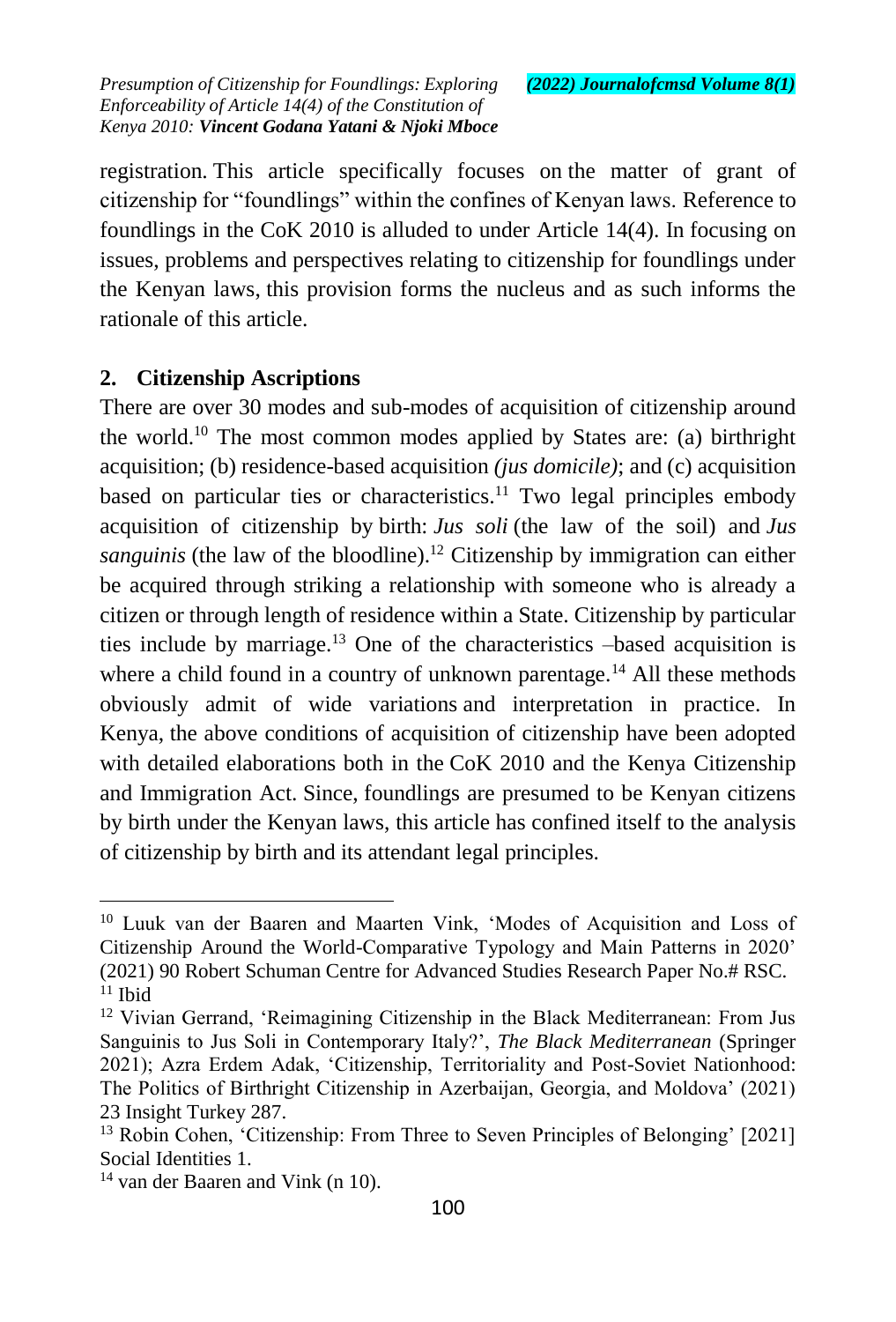## *2.1 Jus Soli*

*Jus soli* is a Latin principle of common law, also known as the principle of birthright citizenship, under which citizenship is granted based on birth in a territory no matter the legality or status of the parents.<sup>15</sup> The principle grew out of the early modern expression that based personal claims to land and inheritance on birthright connections to the sovereign domain.<sup>16</sup> It appeared in common law as early as 1608 in Calvin's Case, where the King's Bench ruled that a Scotsman was not an alien, although alien born to England, and could claim testamentary benefits to land in England because he was born to British soil.<sup>17</sup> The principle of *jus soli* has become an explicit part of the Constitution of many countries. For instance, reference to "natural born" in the United States Constitution is an implicit rule of *jus soli*; such that, a child born to a foreign national in the United States (USA) (whether the said foreign national is in the USA legally or not) automatically becomes a US citizen by birth. *United States v Wong Kim Ark* is a landmark case in which the Supreme Court held that virtually everyone born in the USA is a [citizen](http://en.wikipedia.org/wiki/Citizenship_in_the_United_States) of the USA.<sup>18</sup>

In granting citizenship to those born in a country, *jus soli* incorporates even the children of immigrants as citizens at birth or thereafter. Pure *Jus soli* may often be 'over-inclusive' by awarding citizenship to persons born in the territory by mere chance or because their parents moved there in order to obtain a particular citizenship for their children. However, in a number of countries, to put off [illegal immigration,](http://en.wikipedia.org/wiki/Illegal_immigration) automatic birthright citizenship has been cushioned by imposing conditions such as requiring parents' legal

<sup>&</sup>lt;sup>15</sup> Christopher Robert Rossi, 'The Blind Eye: Jus Soli, And the" Pretended" Treaty of New Echota' (2021) 9 American Indian Law Journal 8.

 $16$  Ibid

<sup>17</sup> ibid; Caroline Sawyer, 'The Loss of Birthright Citizenship in New Zealand' (2013) 44 Victoria University of Wellington Law Review 653.

<sup>18</sup> 'U.S. Reports: United States v. Wong Kim Ark, 169 U.S. 649 (1898).' (*Library of Congress, Washington, D.C. 20540 USA*) <https://www.loc.gov/item/usrep169649/> accessed 13 February 2022; Julie Novkov and Carol Nackenoff, *American by Birth: Wong Kim Ark and the Battle for Citizenship* (University Press of Kansas 2021); Amanda Frost, '"By Accident of Birth": The Battle over Birthright Citizenship after United States v. Wong Kim Ark' (2021) 32 Yale JL & Human. 38.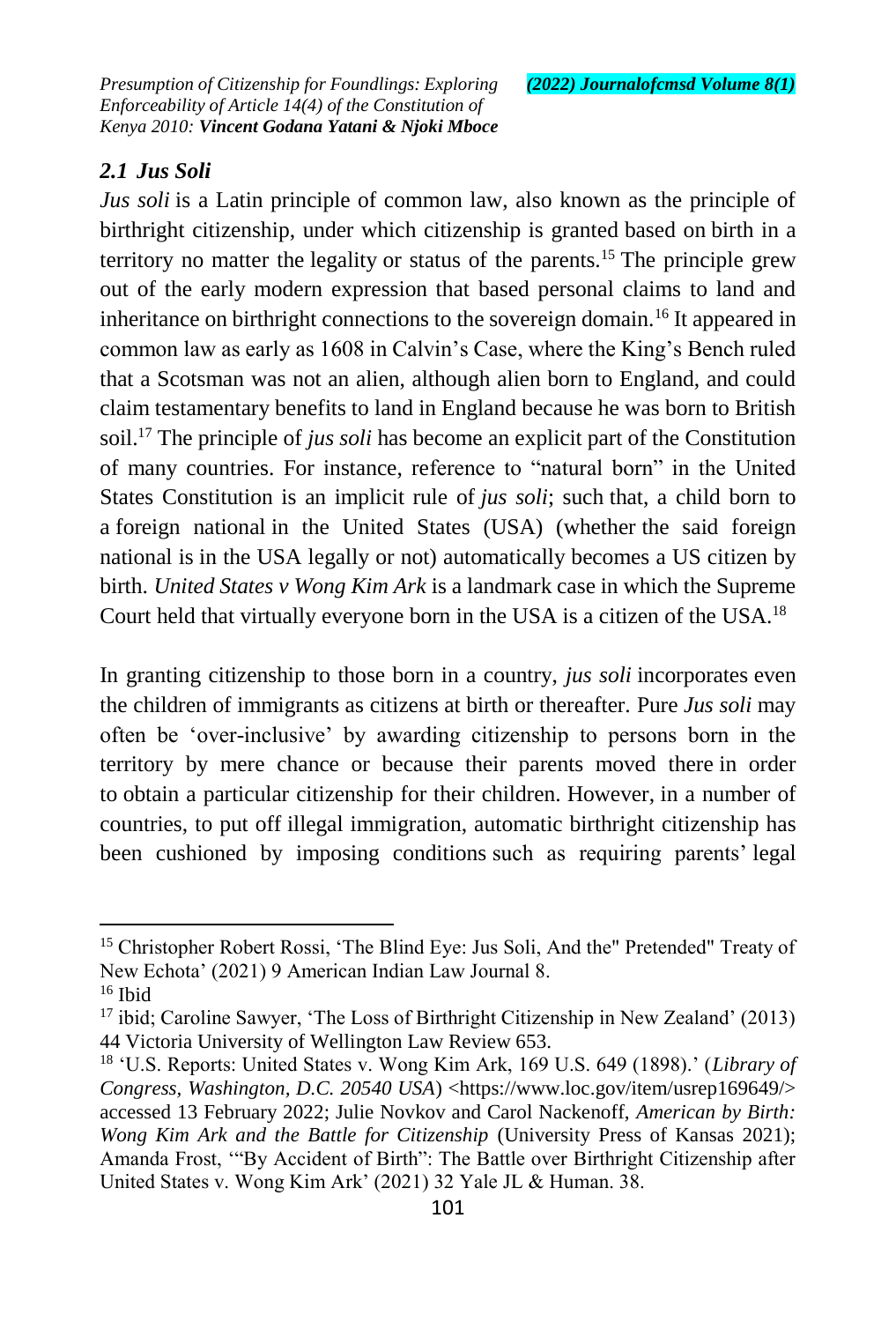residence for a specified period of time within the country.<sup>19</sup> Forms of *Jus soli* that involve lengthy delay, retrospective and onerous conditions, and administrative discretion in the granting of citizenship generally create unnecessary obstacles to full membership. As a result, immigrants and many human rights organisations prefer the granting of citizenship automatically at birth or by declaration at majority, and on the basis of prior parental residence over the generationally deferred acquisition of double *jus soli*, which requires that one parent has already been born in the country, and to facilitated naturalization, which tends to be subject to significant conditions and costs. *Jus soli* is generally accepted for foundlings, and for children who would otherwise be stateless at birth, even in countries whose laws are otherwise based on *jus sanguinis*. <sup>20</sup> The Kenyan Constitution at Article 14(4) embraces application of pure *jus soli*.

#### *2.2 Jus Sanguinis*

*Jus sanguinis* which is [Latin](http://en.wikipedia.org/wiki/Latin_language) for "right of blood" *is* a concept of Roman or civil law under which a person's citizenship is determined by the citizenship of one or both parents, to wit, by descent. $21$  It is a [social](http://en.wikipedia.org/wiki/Social_policy) policy by which citizenship is not determined by place of birth as in the case of *jus soli* but rather by having one or both parents who are citizens of a nation.<sup>22</sup> The proponents of this principle argue that birth at a State's territory does not necessarily reflect a link between the individual and the State, but, descent and heritage play a pivotal role in defining who is, and can become, a citizen.<sup>23</sup> Jus *sanguinis* remains the most ordinary means of passing on citizenship in most countries. Application of this principle is explicit in the Constitution of Kenya 2010 which provides that a person is a citizen by birth if on the day of the person's birth, whether or not the person was born in Kenya, either the mother

<sup>19</sup> Van der Baaren and Vink (n 10).

 $20$  Ibid

<sup>&</sup>lt;sup>21</sup> Amanda Candeias and Angelo Segrillo, 'Tracing The Debate Between Rosa Luxemburg And Lenin About The National Question'.

<sup>22</sup> Szabolcs Pogonyi, 'The Right of Blood:'Ethnically'Selective Citizenship Policies in Europe' [2022] National Identities 1.

<sup>23</sup> Candeias and Segrillo (n 21).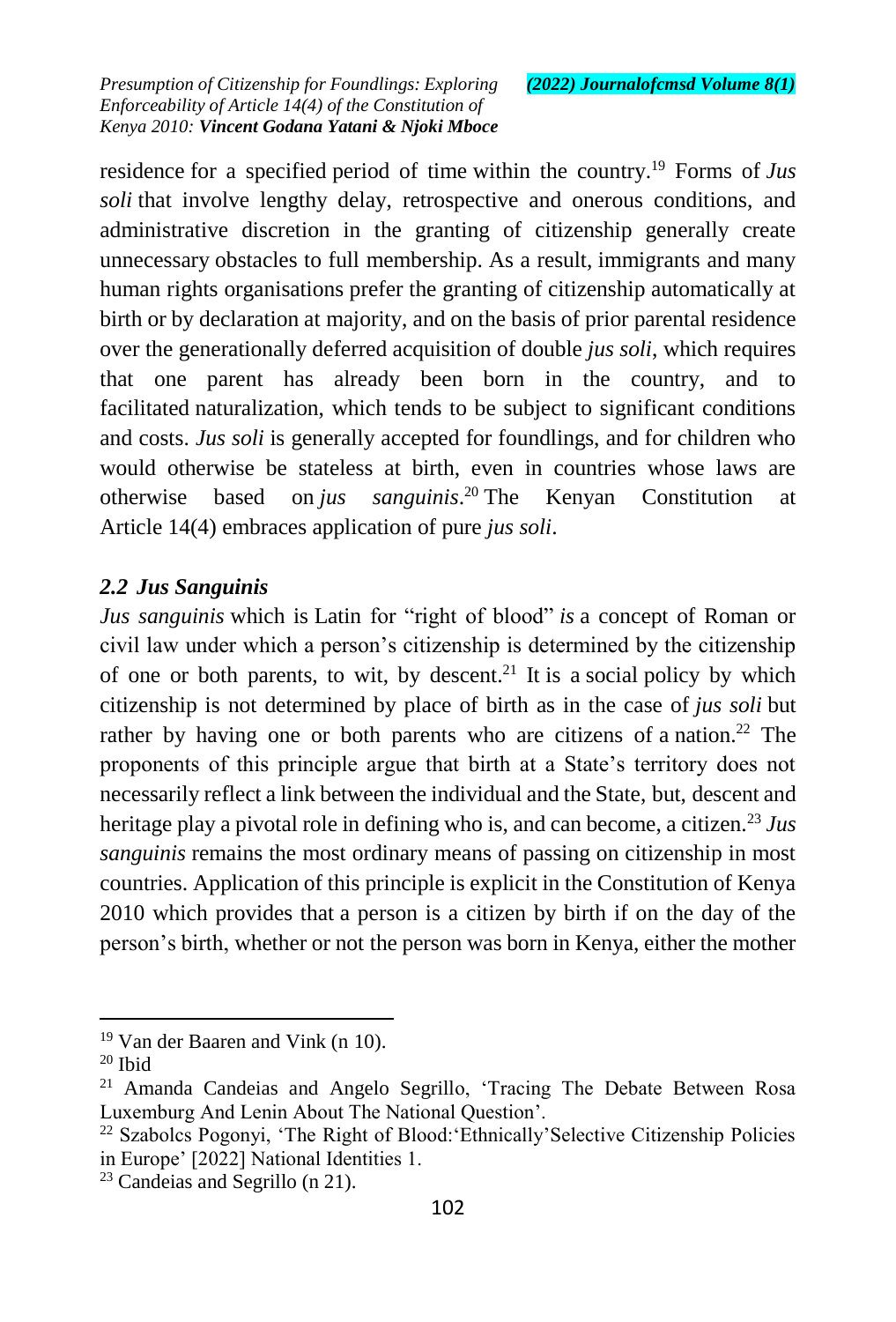or father of the person is a Kenyan.<sup>24</sup> In general, the principles of *jus soli* and *jus sanguinis* remain valuable in explaining the deviating outcomes of citizenship policies across the globe. These outlines of citizenship policies continue to blur the distinction between the two principles by including elements of both in their broader procedures.

The word choice of the 1961 Convention on the Reduction of Statelessness at Article 2 brings to the fore the interplay between *jus soli* and *jus sanguinis.<sup>25</sup>* This 1961 Convention, rather than allow a child found abandoned on the territory of the State to automatically acquire the citizenship of that State, it declares that the child will implicitly have both the essential *jus soli* and *jus sanguinis* connections with the State.<sup>26</sup> The act of being "born on the territory" brings about the element of *jus soli* while "birth to parents possessing the nationality of the State" carries *jus sanguinis* ingredients. In such a scenario, the child will basically acquire citizenship as a matter of law, under the ordinary operation of the State's citizenship laws which brings about similar effects in both *jus soli* and *jus sanguinis* regimes. However, the dominance of either a "by birth" or "by blood" citizenship policy concurrently reflects and defines how a country views "link" and who does, and does not, belong. In the circumstance, registration of birth is a critical factor in establishing the right to a citizenship in many legal systems, for the birth certificate will indicate where the child is born, making acquisition of nationality by *jus soli* possible, and to whom the child is born, and making acquisition of nationality by *jus sanguinis* equally possible.

## **3. Citizenship for foundlings**

The Black's Law Dictionary defines 'foundling' as a deserted or exposed [infant;](http://blackslawdictionary.org/infant/) a [child](http://blackslawdictionary.org/child/) found without a [parent](http://blackslawdictionary.org/parent/) or guardian, its relatives being unknown.<sup>27</sup> A foundling, therefore, is a child bereft through death or

 $\overline{a}$ <sup>24</sup> 'Constitution of Kenya' (n 9), at article  $14(1)$ .

<sup>25</sup> United Nations High Commissio*ner for Refugees, 'UN Conventions on*  Statelessness' (UNHCR) <https://www.unhcr.org/un-conventions-on*statelessness.html>* accessed 13 February 2022.  $26$  Ibid

<sup>27</sup> *'Black's Law Dictionary 8th Edition - PDF Drive'*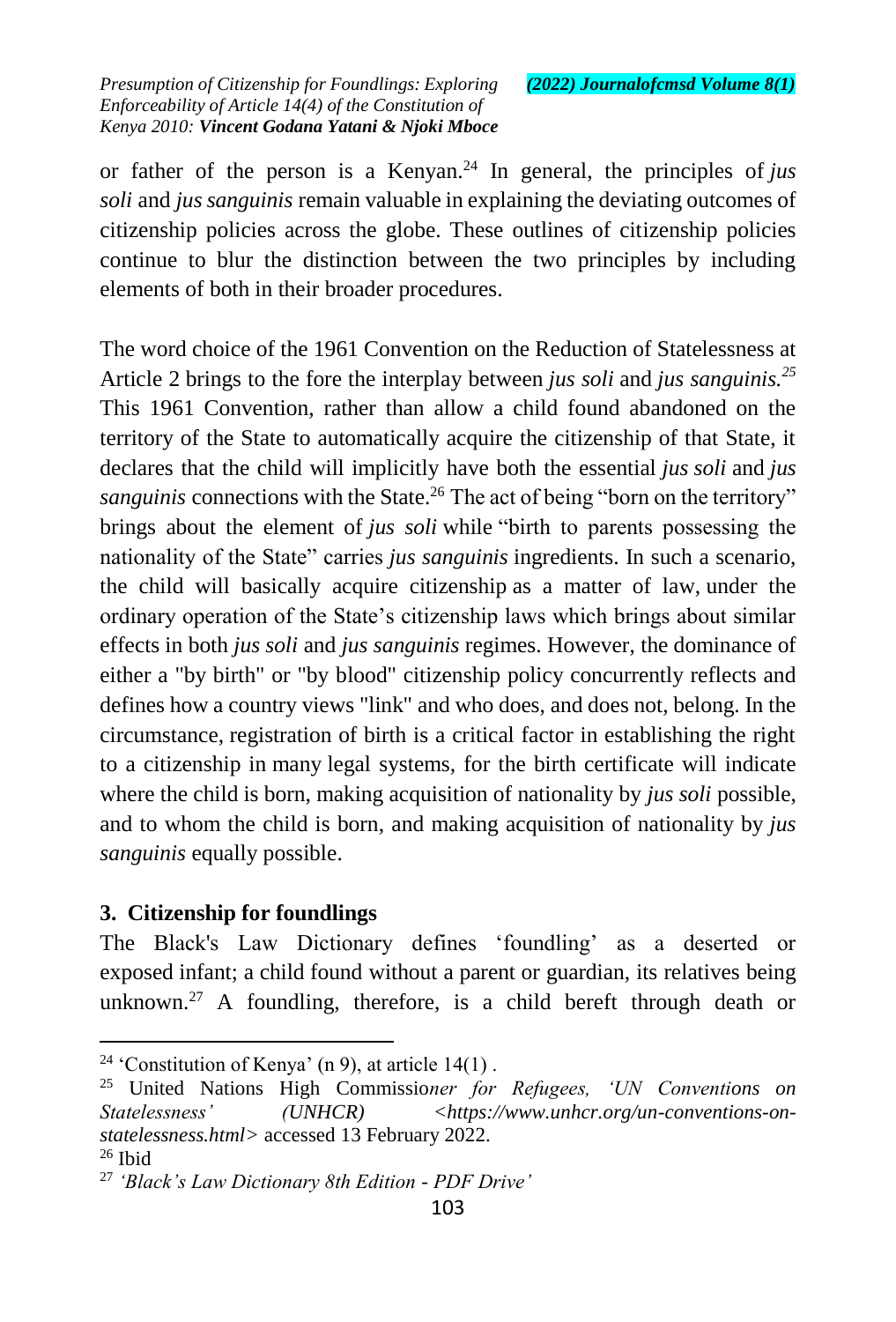disappearance of, abandonment or desertion by, or separation or loss from, both parents and who has been discovered by others; or a child committed to an orphanage or charitable or similar institution with unknown facts of birth and parentage and registered in the Civil Register as a "foundling."<sup>28</sup> Without doubt, the codification and further amplification of the right to citizenship in global and regional human rights instruments has had a massive influence on the perception of acquisition of citizenship for foundlings. The global community has recognized the vulnerable position of foundlings in the society and adopted specific instruments to deal with their nationality status. It is noticeable from these instruments that the international community favours protection of human rights over claims to State sovereignty in the matter of citizenship ascription.<sup>29</sup>

In the specific circumstance of citizenship for foundlings, the international community has thrown in progressive acceptance of prevention against statelessness for foundling found in the territory of a Contracting State by calling upon such a State to provide citizenship to such children. This was vividly captured in both the 1930 Hague Convention and the 1961 Convention on the Reduction of Statelessness.<sup>30</sup> The 1930 Hague Convention at Article 14 provides that, "A child whose parents are both unknown shall have the nationality of the country of birth and that a foundling is, until the contrary is proved, presumed to have been born in the territory of the State in which it is found".<sup>31</sup> Similarly, Article 2 of 1961 Convention on the Reduction of Statelessness provides that foundling found in the territory of a Contracting State shall, in the absence of proof to the contrary, be considered to have been born within that territory of parents possessing the nationality of that State.<sup>32</sup>

 $\overline{a}$ *<https://www.pdfdrive.com/blacks-law-dictionary-8th-edition-d40394506.html*> accessed 4 July 2020.

<sup>28</sup> Mai Kaneko-Iwase, 'Defining a "Foundling"', *Nationality of Foundlings* (Springer 2021).

<sup>29</sup> Axel Martínez Shepherd, 'Citizenship Beyond the Nation: Building Human Rights Inclusivity in a World of Exclusions' (2021).

 $30$  Refugees (n 25).

<sup>31</sup> Ibid

 $32$  Ibid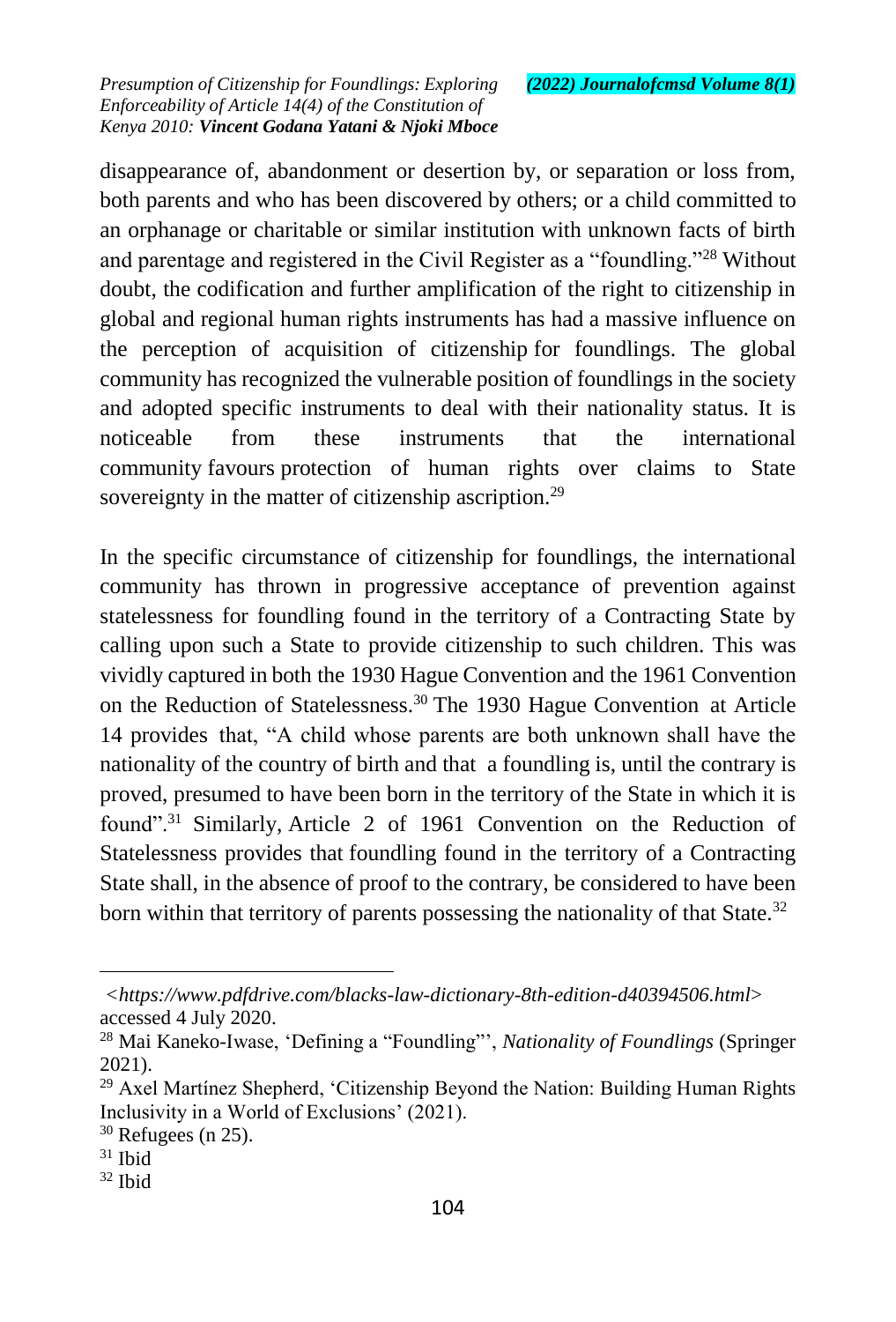Although the codification of the duty to grant citizenship to foundlings in the two Conventions cannot be taken as sufficient evidence owing to the small number of State parties to the instruments, it can be contended nonetheless that a rule of customary international law has been established, legally placing States under an overall duty to encourage the right to citizenship for foundlings.<sup>33</sup> It can be argued that the recognition of a general duty upon States to grant citizenship to foundlings is evident as the basis for the *opinio juris* since States feel compelled to address the situation of foundlings who would otherwise be stateless.<sup>34</sup> The regional instruments also mirror the desires of the global community on the subject of citizenship for foundlings. The Organization of American States, the European Convention on Nationality as well as the 1999 African Charter on the Rights and Welfare of the Child emphasize not only a general right of every child to acquire a nationality, but also directs State Parties to ensure that their Constitutional legislation recognize the principles according to which a child shall acquire the citizenship of the State in the territory in which he was born if, at the time of the child's birth, he is not granted citizenship by any other State in accordance with its laws.

Clearly, within the context of international and regional instruments, a State Party should provide in its municipal law, for foundlings to acquire citizenship by operation of law (*ex lege)*. By and large, it would appear safe to conclude that the treatment of foundlings has truly become a matter of international custom which can be vouched to be reflective of the accurate aspiration of the global community.

## **3.1 Foundlings Phenomenon in Kenya**

Various factors including lack of parenting skills, substance abuse, physical or mental disease of parents or relatives, weakening social values and economic

<sup>33</sup> Mai Kaneko-Iwase, *Nationality of Foundlings: Avoiding Statelessness Among Children of Unknown Parents Under... International Nationality Law* (Springer Nature 2021).

 $34$  Ibid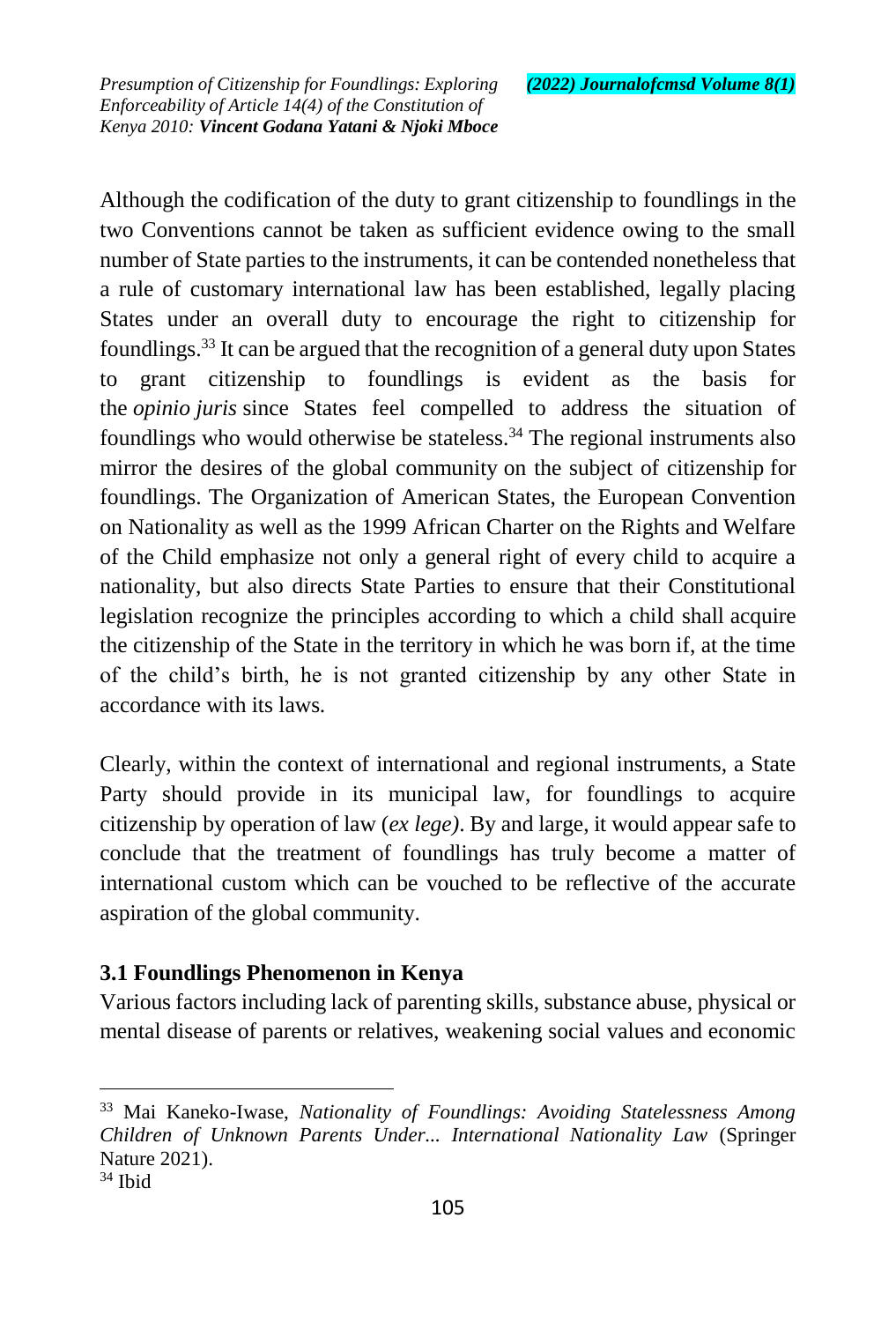challenges are significant contributors to the growing number of dysfunctional families around the world, including in Kenya.<sup>35</sup> Consequently, the number of foundlings across the world, including in Kenya continues to grow.

In the small rural communities in Kenya, foundlings are cared for by their finders, or willing employers if the child is old enough to perform useful work. In an urban setting, care for foundlings has become primarily institutionalized, leading to growth of children's homes and religious communities devoted to the care of the poor.

Arguably though is that only the most prosperous of societies are able to provide institutional care for parentless children that rivaled the care children might otherwise have received if their parents had been alive and able to keep them at home. Many developing countries including Kenya are far from attaining such status. Nonetheless, important components of the social and economic policy on child welfare are increasingly being enacted by the Kenyan government. Having ratified the Convention of the Rights of the Child in July 1990, the Government of Kenya has developed a domestic legislation concerning childcare and protection. The enhancement of the Children's Act of 2001 gives effect to the obligations under the Convection of the Rights of the Child (CRC) and the African Children's Charter.

# **3.2 Article 14(4) – The Contention**

 $\overline{a}$ 

A remarkable stage towards promulgation of the Constitution of Kenya 2010 was the debate that preceded and culminated into its adoption through a referendum. The referendum phase offered Kenyans from all walks of life, an opportunity to make their views known before taking a vote for or against the proposed constitution. It was at the plebiscite stage that plethora of issues arose and were exhaustively debated upon. Of the contentious issues that created a great divide amongst the Kenyan populace then was the least expected provision of Article 14(4). Although every draft that emerged during the constitution-making process in Kenya carried the content of Article 14(4),

<sup>&</sup>lt;sup>35</sup> Graeme Garrard, 'Children of the State: Rousseau's Republican Educational Theory and Child Abandonment' (2021) 50 History of Education 147.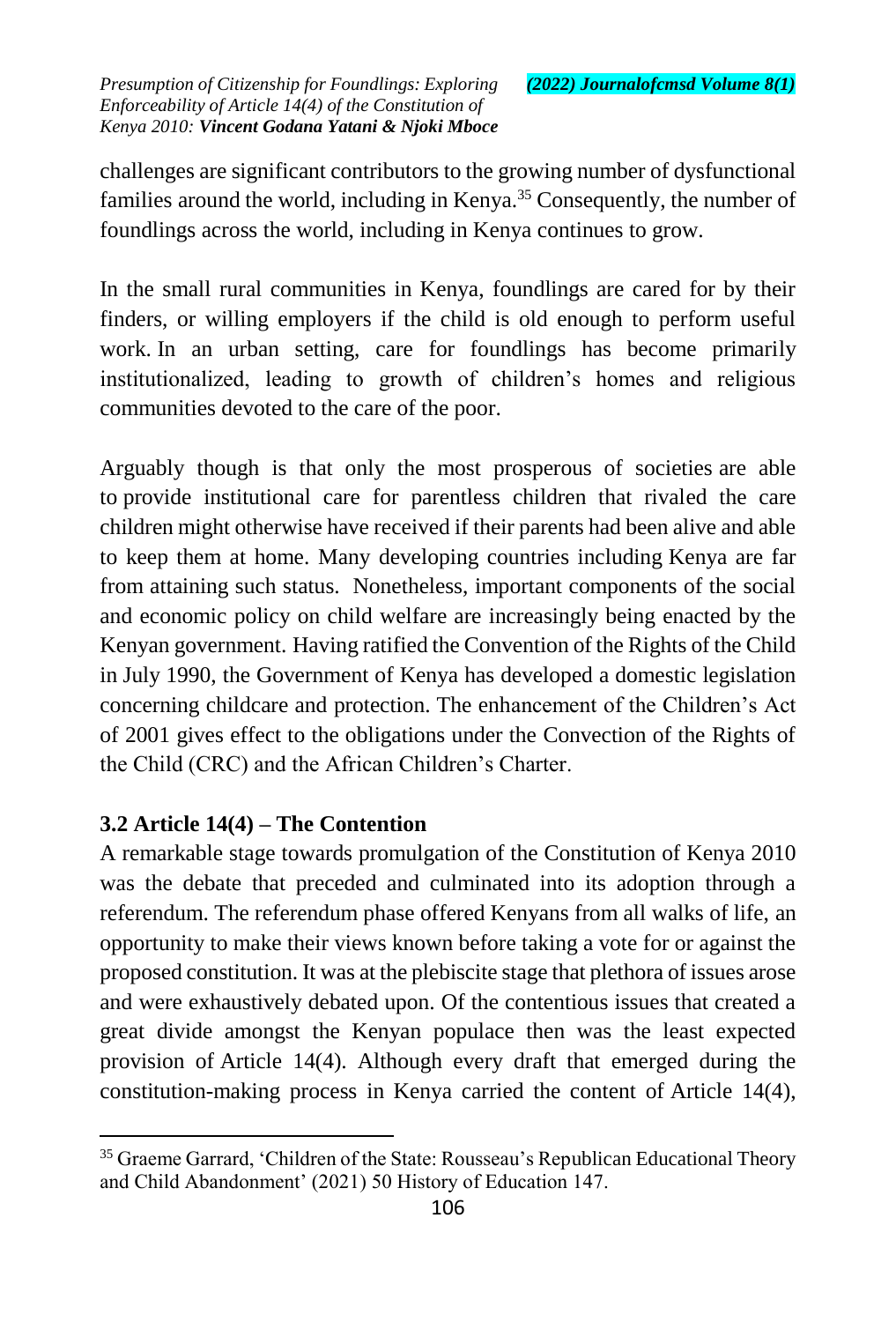contention arose during the review of the Revised Harmonized Draft (RHDC) Constitution by the committee of experts (CoE), when the Parliamentary Select Committee on the Review of the Constitution (PSC) altered the right to citizenship for foundling by introducing a requirement to apply for citizenship instead of presuming them to be citizens by birth. $36$  The committee was apprehensive due to the obvious difficulty of revoking citizenship acquired by hirth  $37$ 

In response, the CoE adjusted the PSC proposal to restore the right of citizenship for foundlings and provided explicitly for revocation by introducing Article 17(2) which annuls citizenship acquired under Article 14(4) if at any given time evidence emerged to show that any of the grounds on which citizenship was based turned out to be false. Article 17(2) provides as follows:

> *"The citizenship of a person, who was presumed to be a citizen by birth, as contemplated in Article 14(4), may be revoked if: -*

- *a) The citizenship was acquired by fraud, false representation or concealment of any material fact by any per son.*
- *b) The nationality or parentage of the person becomes known and reveals that the person was a citizen of another country; or*
- *c) The age of the person becomes known and reveals that the person was older than eight years when found in Kenya."*

<sup>36</sup> Committee of Experts on Constitutional Review, 'Final Report of the Committee of Experts on Constitutional Review -Coe-final report-2.Pdf' *<https://katibaculturalrights.files.wordpress.com/2016/04/coe\_final\_report-2.pdf>* accessed 13 February 2022.

 $37$  Ibid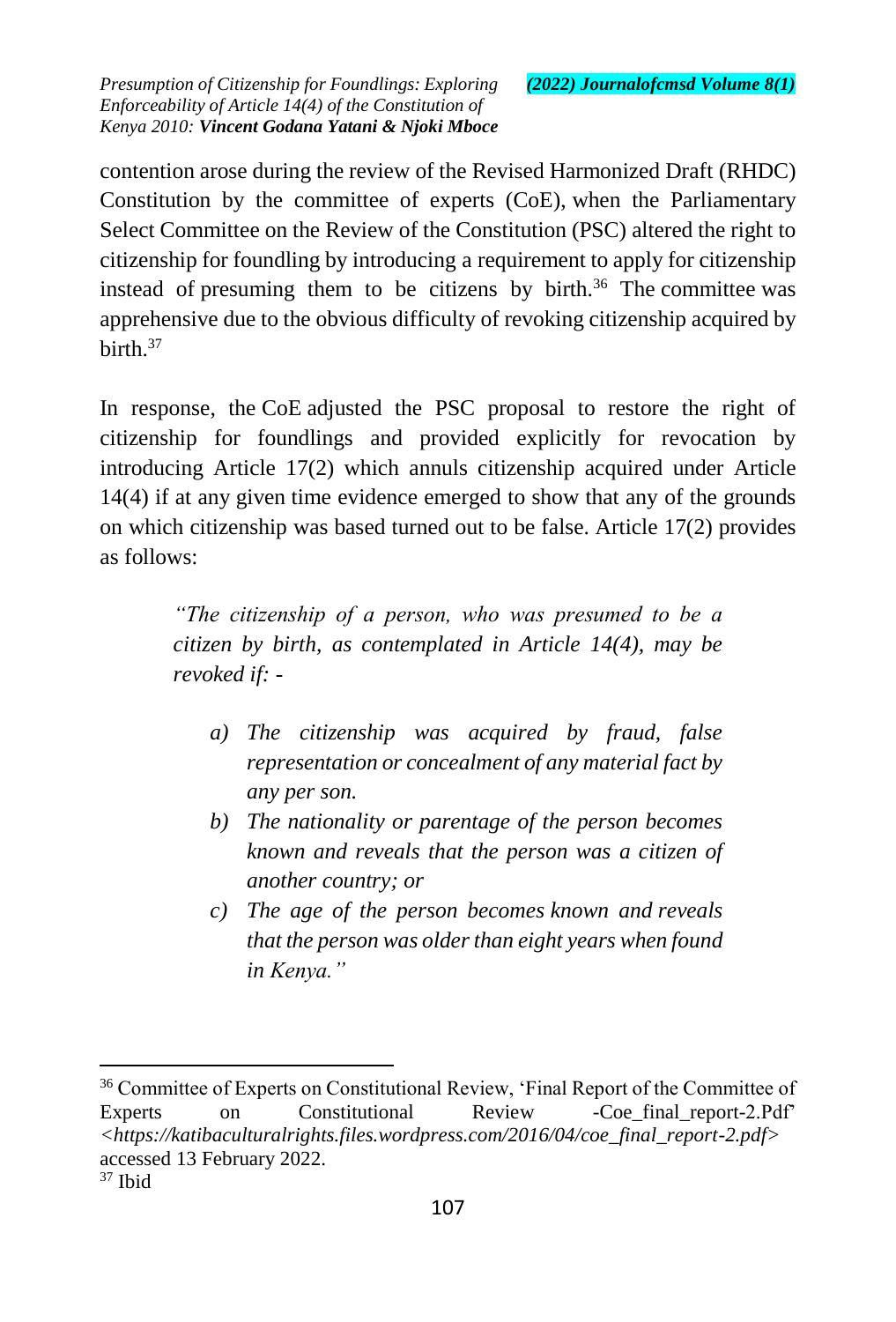During the referendum, whether standing from an informed point of view or otherwise, the opponents of the proposed constitution raised as many queries on the provision of Article 14(4). A major concern that was raised was that Art. 14(4) could open up a heavy influx of foreigners and refugees, which in the long run could erode national values and culture. In their document that touched on almost every chapter of the proposed constitution, the Institute for Social Accountability (TISA) emphasized that the provision is an affront to the protection of Kenyan people and their culture especially with neighbouring countries facing conflicts and civil wars.<sup>38</sup> TISA therefore proposed that the article should be deleted. They further suggested that such provision for foundlings be made through a statute. These concerns mainly stem from fear that Kenya's unstable neighbours as well as terrorist networks could take advantage of such a provision to make unwarranted claim for Kenyan citizenship.

#### **3.3 Effects of laws on** *citizenship for foundlings* **in Kenya**

The constitution of Kenya 2010 at Article 13(2) provides for only two modes of acquisition of citizenship, acquisition by birth or registration. Consequently, presuming acquisition of citizenship by birth effectively bestows rights and privileges that go with such ascription. In both the repealed and the current Constitution of Kenya, citizenship by birth cannot be revoked. In actual fact, Article 16 of the Constitution emphasizes the privileged position of a *citizen by birth* by protecting dual nationality thus, "A citizen by birth does not lose citizenship by acquiring the citizenship of another country." It is therefore not necessary that one renounces their citizenship by birth in the event that they want to undertake citizenship of another country.

The Kenya Citizenship and Immigration Act, 2011 sets out a criteria to be satisfied prior to the grant of citizenship for foundlings. First and second are that such foundling ought to be or appear to be less than eight years of age,

<sup>&</sup>lt;sup>38</sup> 'The Institute for Social Accountability' <https://tisa.co.ke/> accessed 13 February 2022, The Institute for Social Accountability (TISA) is a civil society initiative committed towards the achievement of sound policy and good governance in local development in Kenya.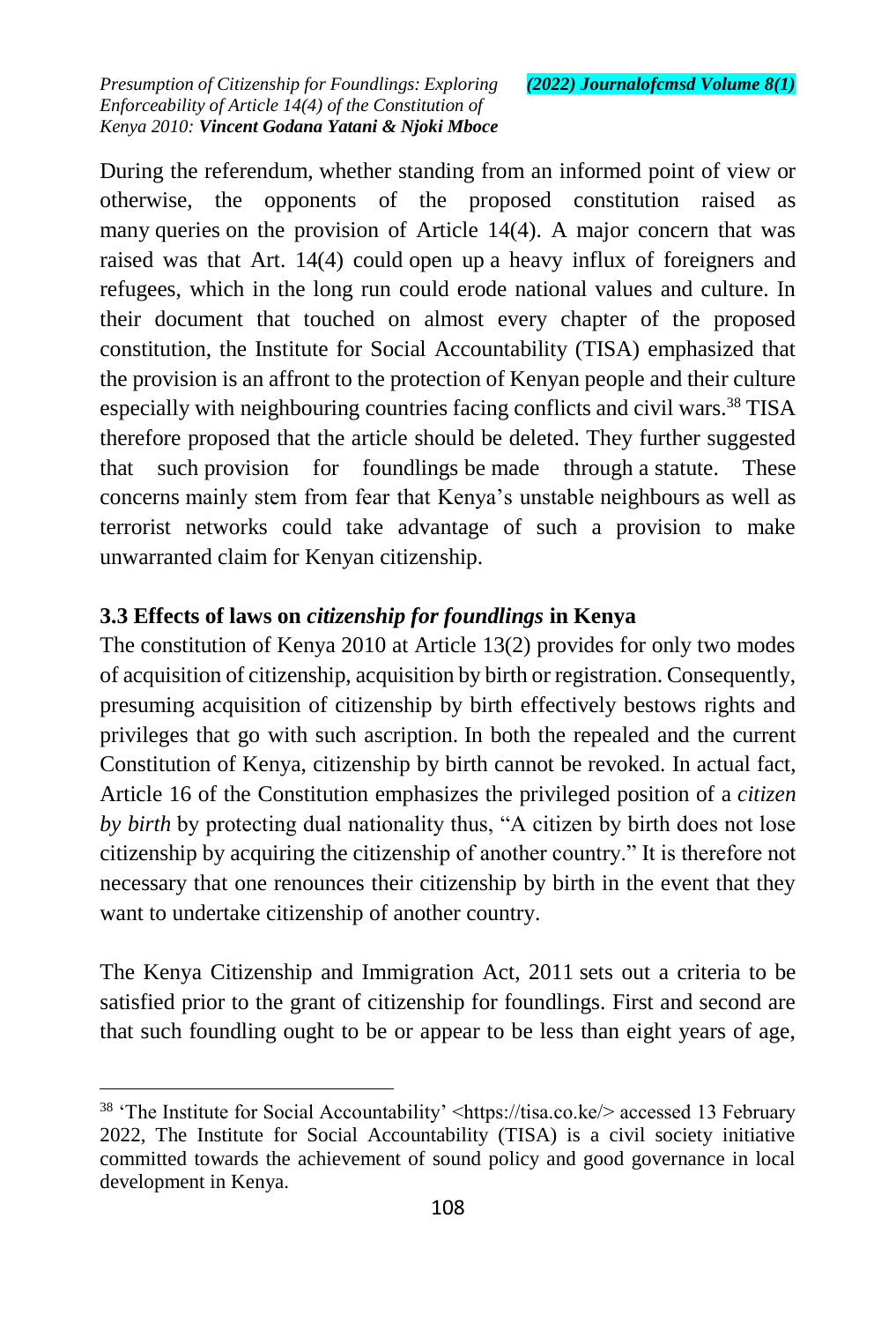and their nationality and parents are not known.<sup>39</sup> Third is that if the Government department responsible for matters relating to children fails to determine the origin and identity of the child in question, it shall present the child found to the Children's Courts and take out proceedings for the determination of the age, nationality, residence and the parentage of the child.<sup>40</sup> The court shall after determining the adequacy of the efforts undertaken by the Government department responsible for matters relating to children, issue an order directing that such a child be presumed to be a citizen by birth or any other order that it deems fit to grant.<sup>41</sup> Where the court makes an order that the child be presumed to be a citizen by birth, it may direct the Director to register the child in the register of children presumed citizen by birth. $42$ 

One criticism of this provision is anchored on section  $9(1)$ , which provides that any person who finds a child who is or appears to be less than eight years of age, and whose nationality and parents are not known shall present the child to the Government department dealing with matters relating to children and where there is no such department, present the child to the nearest Government department or agency. Here, considering the fact that Kenya is home to all categories of persons including stateless persons, refugees and illegal immigrants, reference to "*Any person…"* is certainly untenable. For instance, any of the above-mentioned persons regardless of their nationality, status in the country or even without regard to their mental capacity to depone to facts within their knowledge or upon information, can bring along a child and pursue claims for citizenship under Article 14(4).

## **Practical challenges for Kenya**

States have special obligations towards its citizens, and grant of citizenship to a foundling then implies expanded obligations and duties to cater for the

<sup>39</sup> Kenya Citizenship and Immigration Act No. 12 of 2011, article 9 (1) to (4).

 $40$  ibid, section 9(4).

 $41$  ibid, section 9 (5).

 $42$  ibid, section 9 (6).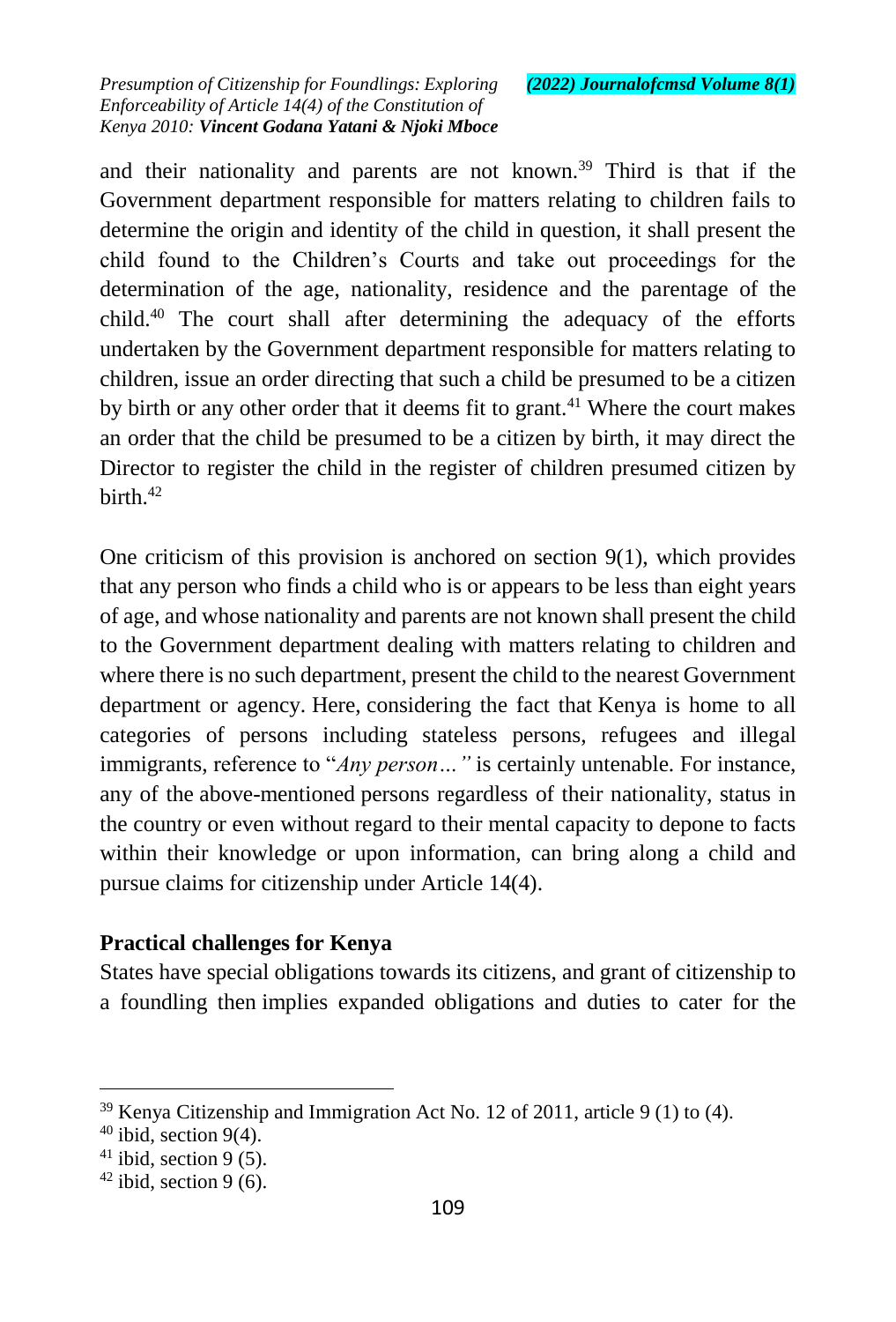welfare of the child.<sup>43</sup> As illustrated, Kenyan streets are flooded with children who appear to be less than eight years of age and whose parentage are not known. In the circumstance the practicability of section  $9(1)$  is put to test where Kenyans heed such a call to bring along any child who is or appears to be less than eight years of age, and whose nationality and parents are not known, and present them to the Government department dealing with matters relating to children.

The provision of the Act at section 9(3) where the Government department responsible for matters relating to children is directed to undertake the necessary investigations including, subject to the rights of the child under any written law, the use of media to determine origin of the child, appears impractical to enforce, especially due to capacity challenges, particularly to: (a) meet the cost of the process of investigation that includes use of media; (b) technical and monetary capacity to carry out such a process; (a) positively change the quality of the foundling's life, as a result of acquiring citizenship status. Some have argued that it is more ethical to prioritize the welfare of the child than to embark on the costly process of investigation in the manner provided. A contrary view that supports the step by step criteria is that it helps to detect and wean out those who are out to abuse the process.

Another criticism is that section 9 (4) complicates the process of determination of citizenship by conferring the department responsible for matters relating to children such a role whereas there exists a government agency that is responsible for matters relating to citizenship and management of foreign nationals. The Kenya Citizens and Foreign Nationals Management Service Act of 2011 provides for establishment of Citizenship Advisory Committee whose sole purpose is to guide in the process of determination of Kenyan citizenship.<sup>44</sup> Subsection 4 of section 9 of the Citizenship and Immigration Act

<sup>&</sup>lt;sup>43</sup> Refugees (n 25); Abdulaziz Abdullah Alsaif, Thamer Adel Alkhadra and AlBandary Hassan AlJameel, 'Oral Health-Related Quality of Life (OHRQoL) among Groups of Foundling and Delinquent Children in Comparison with Mainstream Children' (2021) 28 Journal of Population Therapeutics and Clinical Pharmacology.

<sup>44</sup> Kenya Citizens and Foreign Nationals Management Service, Act No. 31 of 2011.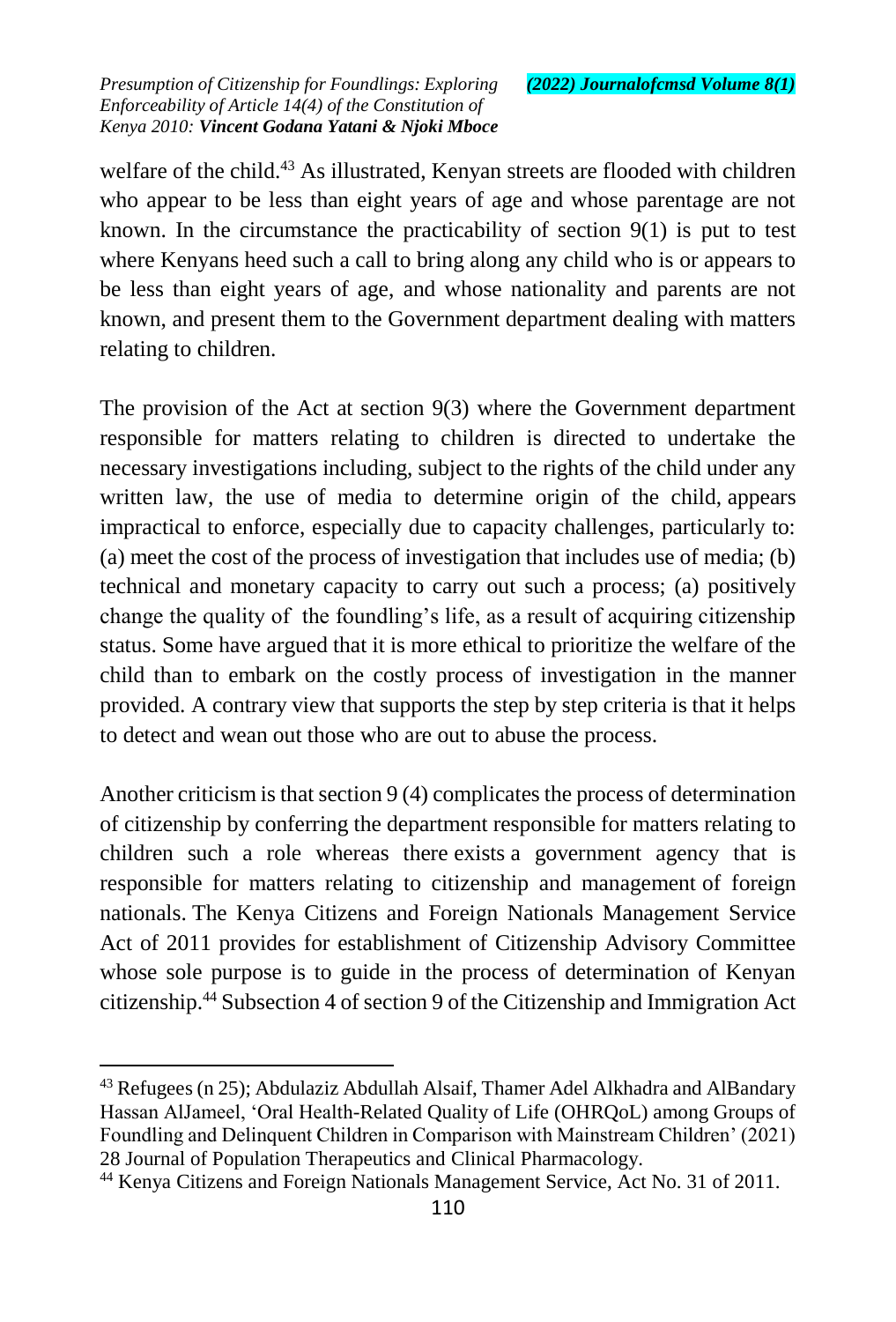appears to entrust determination of citizenship upon the department responsible for matters relating to children.

In the same breath, conflict of roles appear at section  $9(5)$  where it is states, "The court shall after determining the adequacy of the efforts undertaken by the Government department responsible for matters relating to children, issue an order directing that such a child be presumed to be a citizen by birth or any other order that it deems fit to grant."[\[14\]](https://mc.manuscriptcentral.com/mlr?DOWNLOAD=TRUE&PARAMS=xik_2uW4P7mVyT1vLdq6yt2qMhYxt6FZeKC1rMx9xCbm1RAsj7sLrBTp8sVAee46627tJy9yBfPQPSHEzgy5hVLDUgNYWEWAGHSsXR4XtPnJ4RWdz4nxoQhojz6zUZpPqdobk9eKMpWEmUENRk7LJME4BzrUHWrKPSDMYDfwpDZtcaLcd1VdM5zL5xgJgnEMVP5E6nRhLB74oQ3xrFPCCSUXBkCgo5x54v235GojZvLQrrwaX36NVi1KzNVrB6NF6nputA5QDVr#_ftn14) The pertinent question that arises here is, who between the courts and the Cabinet Secretary responsible for matters relating to citizenship and the management of foreign nationals, is responsible for granting of citizenship in Kenya?

Moreover, the Kenya Citizenship and Immigration Act provides that, "Where the court makes an order that the child be presumed to be a citizen by birth, it may direct the Director to register the child in the register of children presumed citizen by birth".<sup>45</sup> Ordinarily, Kenyan citizens by registration are issued with a registration certificate with a reference file at the Immigration department.<sup>46</sup> Although the fundamental principle of citizenship is the equality of all citizens, even for immigrants who may have recently acquired citizenship, in practice, citizens by registration have limited rights in comparison to citizens by birth in many jurisdictions. Some rights are restricted to citizens by birth, particularly the rights to hold certain state offices. For instance, both Kenyan Constitutions provide that for one to qualify to be elected president, they must be a Kenyan citizen by birth.<sup>47</sup> Other than a mere register, nothing seems to have been put in place to distinguish citizenship as granted under Article 14(4) and citizen by birth *per se*. It therefore follows that a foundling, who is presumed to be citizen by birth whether such has been acquired through fraudulent or appropriate means, shall enjoy full rights as a citizen by birth proper.

<sup>&</sup>lt;sup>45</sup> Kenya Citizenship and Immigration Act No. 12 of 2011, section 9 (6).

<sup>46</sup> Kenya Citizens and Foreign Nationals Management Service, Act No. 31 of 2011, section 2.

 $47$  'Constitution of Kenya' (n 9), article 137 (1) (a).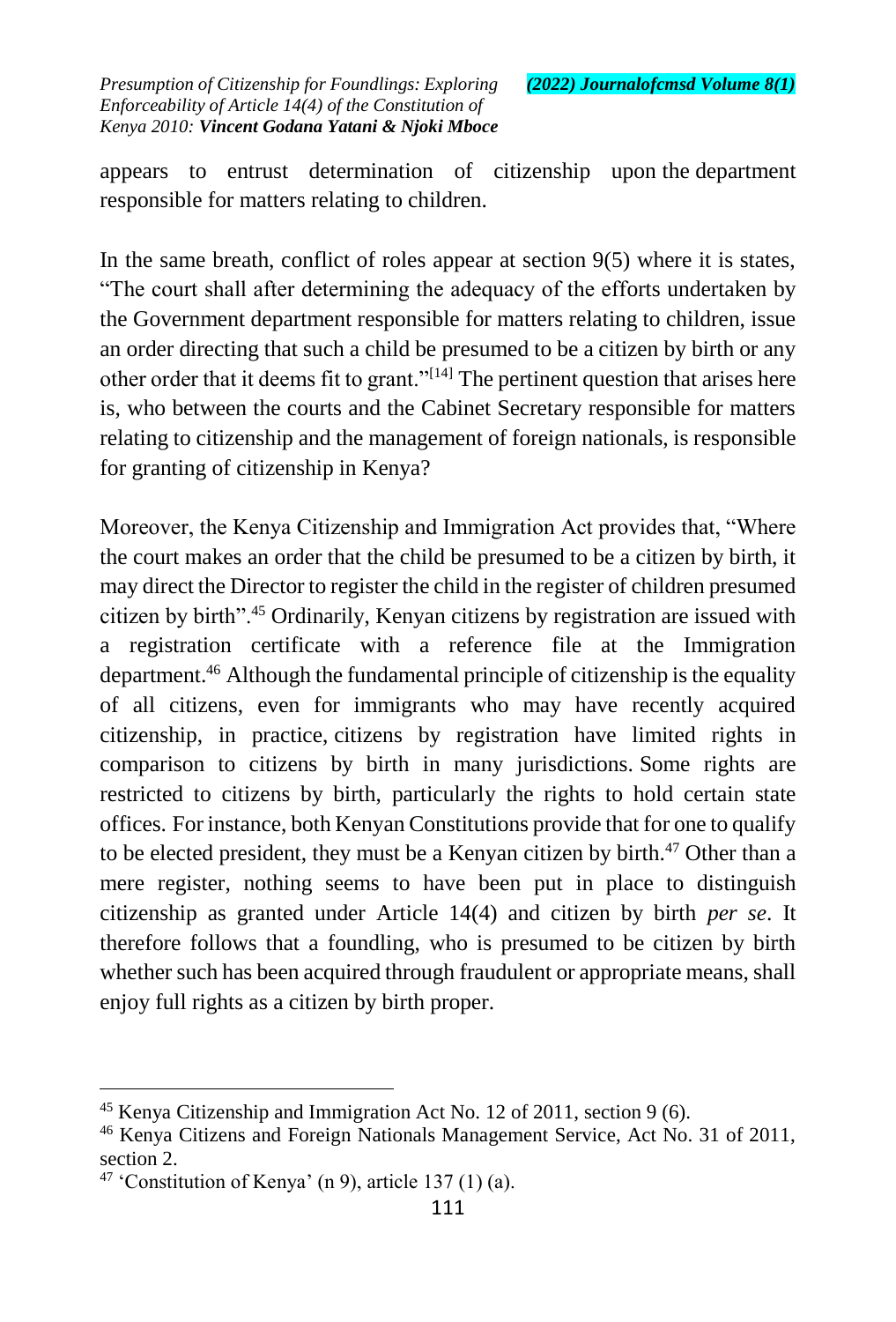A further criticism is that while the Constitution provides for revocation of citizenship at article 17, without mention of which authority is to revoke, i.e whether the cabinet secretary or the courts, the Act provides only penalties for persons who bring into the country, conspires, assists or facilitates the abandoning of a child with the intention of conferring them citizenship at section 9(7). How then is revocation process instituted? By such an omission the drafters of the Act may have alluded to irrevocable nature of citizenship by birth for foundlings.

#### **4. Conclusion**

Despite the fact that the international law endeavors to guard against excesses in nationality laws of a State, the principle that a State determines who qualifies to be its citizen in accordance with its municipal law is backed by both judicial decisions and treaties. Judicial decisions include the 1923 decision by the Permanent Court of International Justice, in the Nationality Decree in Tunis and Morocco case, "in the present state of international law, question of nationality are … in the principle within the reserved domain." Article 1 of the 1930 Hague Convention on Certain Questions Relating to the Conflict of Nationality Laws, further confirms this principle; "it is for each state to determine under its own laws who are its nationals."

In determining nationality of a person, States employ connecting factors such as birth, descent, naturalization as well as the territorial origin of a person to establish genuine or effective link between the person and the state. In Kenya, these connecting factors for conferment of nationality cannot be relied upon in isolation so as to constitute good grounds for the grant of nationality. For instance, lack of clear birth records makes it difficult to prove claim to citizenship by birth. The consideration of the 'territorial origin of a person' determinant in the Kenyan circumstance poses a great challenge due to the porosity of Kenyan borders and its frequently unstable neighbours. In addition, the fact that Kenya is host to a huge refugee population makes the concept of territorial origin of a person difficult to obtain.

In context, it is easily perceptible from the foregoing paragraph that provisions of Article 14(4) of the constitution of Kenya and the attendant provisions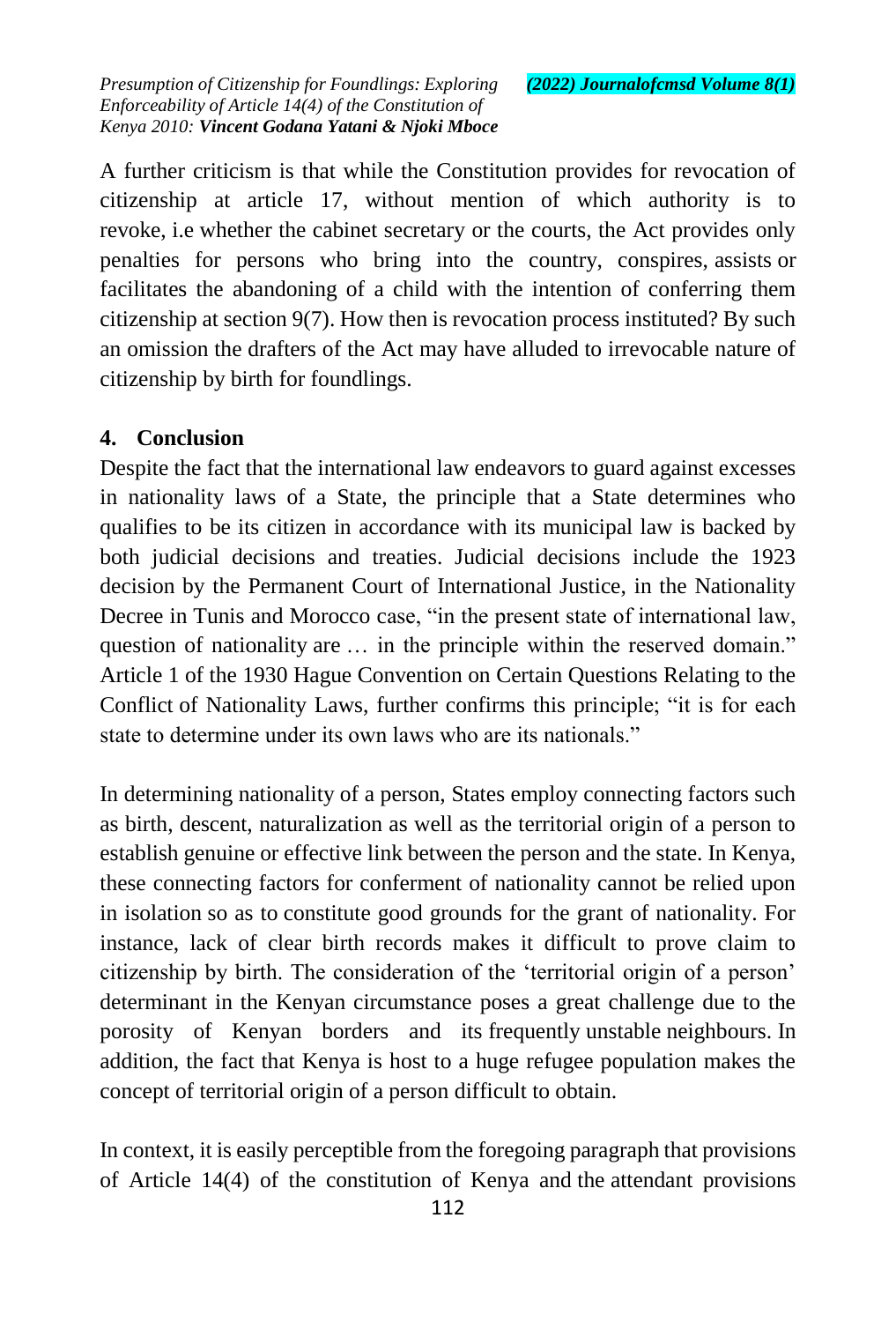under Citizenship and Immigration Act on the matter of citizenship for foundlings without doubt creates avenues for unmerited acquisition of Kenyan citizenship. Although these provisions are consistent with international law and are as a matter of necessity designed to avoid the dreadful position of a child without citizenship, they have not been customized to suit the prevailing circumstances in the country.

The revocation clause at Article 17(2) of the constitution to say the least is unwarranted. The resultant effect of such a revocation runs contrary to the anticipated object of prohibiting the quagmire of statelessness in the country. Besides, the subsequent legislation under the Citizenship and Immigration Act that outlines the process of granting citizenship for children found on the Kenyan soil makes it even more cumbersome. Undoubtedly, the legal ramifications emanating from revocation of citizenship acquired by birth can lead to an endless contestation.

In a nutshell, this article has illuminated on the inherent flaws in the set of laws governing citizenship for foundlings in Kenya. The most fundamental contribution of human rights law to the prevention of statelessness is the enunciation of an individual's right to a nationality.<sup>[\[18\]](https://mc.manuscriptcentral.com/mlr?DOWNLOAD=TRUE&PARAMS=xik_2uW4P7mVyT1vLdq6yt2qMhYxt6FZeKC1rMx9xCbm1RAsj7sLrBTp8sVAee46627tJy9yBfPQPSHEzgy5hVLDUgNYWEWAGHSsXR4XtPnJ4RWdz4nxoQhojz6zUZpPqdobk9eKMpWEmUENRk7LJME4BzrUHWrKPSDMYDfwpDZtcaLcd1VdM5zL5xgJgnEMVP5E6nRhLB74oQ3xrFPCCSUXBkCgo5x54v235GojZvLQrrwaX36NVi1KzNVrB6NF6nputA5QDVr#_ftn18)</sup> Whereas it is in order for States to refrain from creating statelessness by adopting and implementing citizenship legislations within the confines of the principles enunciated in the International instruments, it is not proper to merely, for the sake of compliance, make laws whose provisions are not only hazy but also near impossible to implement.

#### **4.1 Recommendations**

As a matter of fact, it is not easy to have a process of conferment of citizenship for foundlings that is seamless in any jurisdiction. Even the relevant treaties and Conventions on the subject have espoused the desired principles of granting citizenship to foundlings but have provided no concrete obligations on its implementation mechanism. This is largely due to preservation of the concept of State sovereignty and the principle that birth at a state's territory does not necessarily reflect a link between the child and the state in which territory they were born.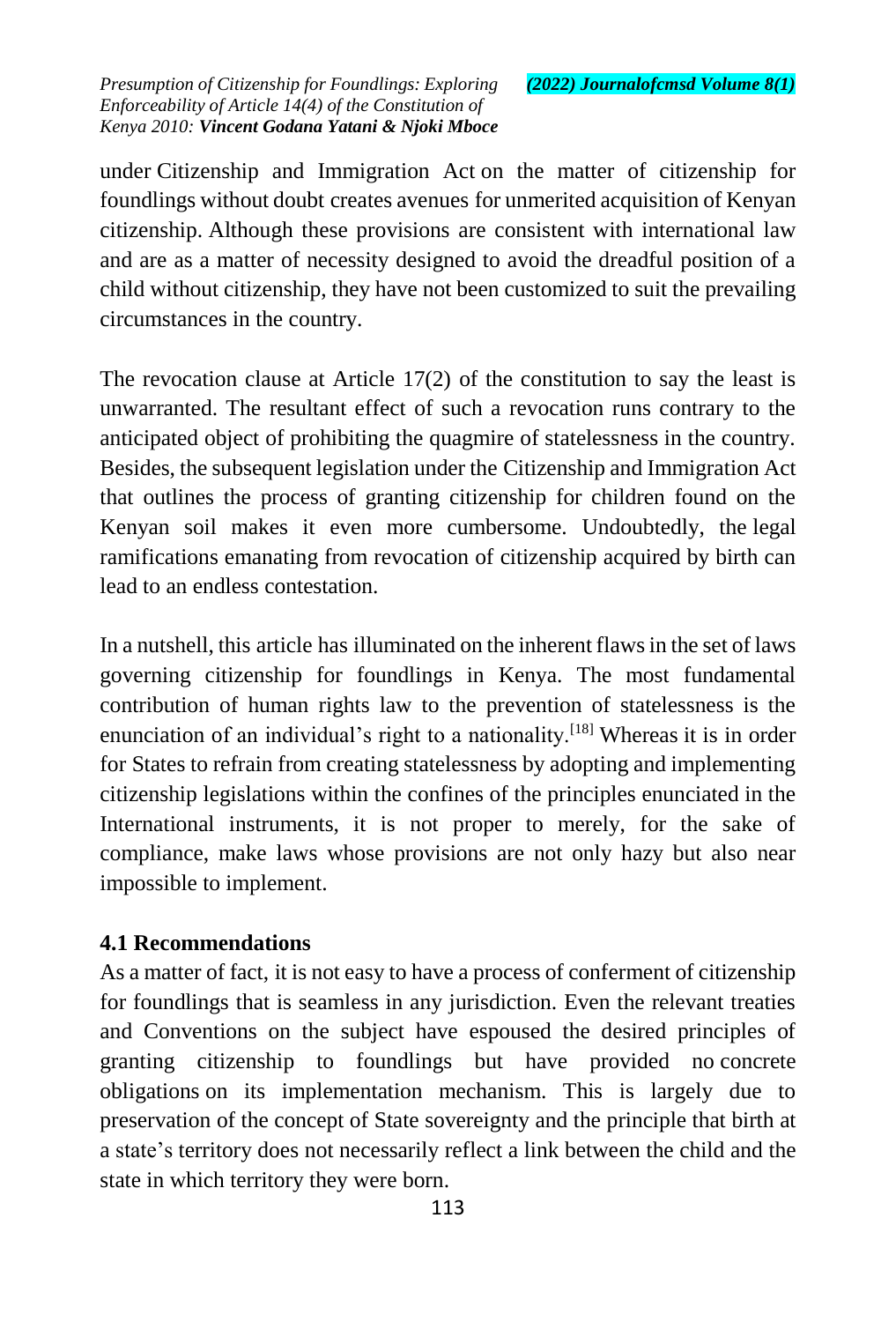It is discernible from this discourse that provisions in international and regional instruments regarding citizenship for foundlings, place emphasis on attribution of nationality to children born on state territory, but do not compel contracting state to adopt the form of automatic *jus soli* conferral of citizenship as constructed in the current Kenyan laws. In fact, the 1961 Convention on the Reduction of Statelessness at articles 1 & 4 provides for the attribution of nationality either *jus soli* or *jus sanguinis* at birth to a child who would otherwise be stateless but allows states to choose to delay the conferral of citizenship until late childhood or even early adulthood and set a number of additional conditions. By virtue of article 2 of the Constitution, Kenya is arguably a monist state and therefore even without the introduction of Article 14(4) the fact that it has ratified conventions and treaties that provide citizenship for foundlings makes such provisions to take effect automatically. As such therefore, all that was needed was to construct with precision statutory provisions encompassing principles enunciated by those instruments.

By and large it is possible for a foundling to obtain citizenship 'substantively' without the vague reference to 'presumed citizen by birth.' Such a child may be naturalized or may apply to become a citizen by *registration* when they attain the age of majority prior to which the child may be committed to children's homes or orphanages for care and maintenance. Further, the application process makes it possible for the relevant government agency to impose conditions to avoid abuse of the system and to safeguard the rights of the child. In a nutshell, the full realisation of article 14(4) of the CoK 2010 with respect to granting of citizenship to foundlings is subject to numerous implementation challenges. This article therefore recommends that Kenya reviews her circumstances and proceed to effect necessary statutory and policy amendments with respect to the issue of the grant of citizenship to foundlings.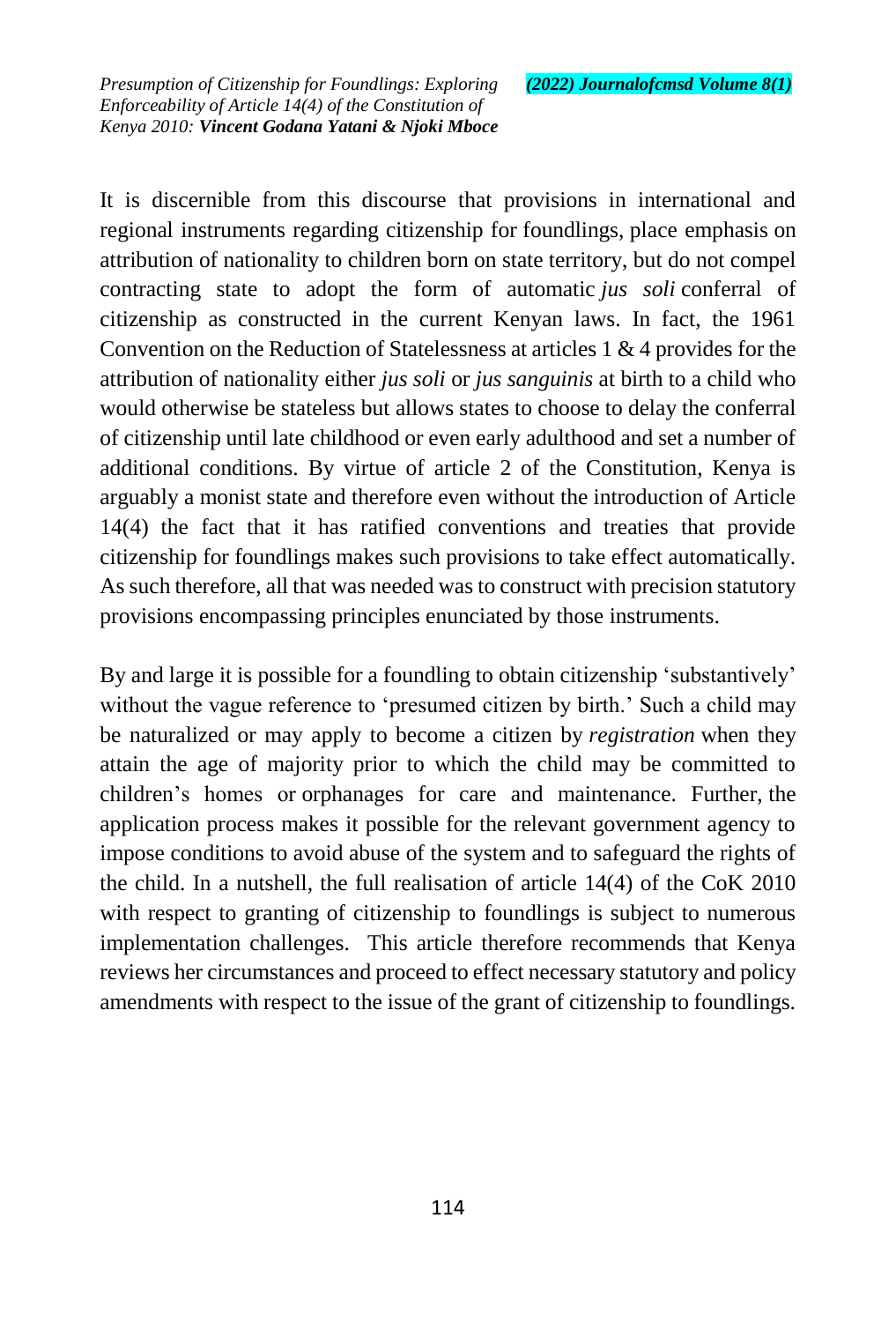## **Bibliography**

Adak AE, 'Citizenship, Territoriality and Post-Soviet Nationhood: The Politics of Birthright Citizenship in Azerbaijan, Georgia, and Moldova' (2021) 23 Insight Turkey 287

Alsaif AA, Alkhadra TA and AlJameel AH, 'Oral Health-Related Quality of Life (OHRQoL) among Groups of Foundling and Delinquent Children in Comparison with Mainstream Children' (2021) 28 Journal of Population Therapeutics and Clinical Pharmacology

Batchelor CA, 'Statelessness and the Problem of Resolving Nationality Status' (1998) 10 International Journal of Refugee Law 156

'Black's Law Dictionary 8th Edition - PDF Drive' *<https://www.pdfdrive.com/blacks-law-dictionary-8th-editiond40394506.html>* accessed 4 July 2020

Candeias A and Segrillo A, 'Tracing The Debate Between Rosa Luxemburg And Lenin About The National Question'

'Citizenship & Nationality' (*International Justice Resource Center*, 15 November 2012) <https://ijrcenter.org/thematic-research-guides/nationalitycitizenship/> accessed 13 February 2022

Cohen R, 'Citizenship: From Three to Seven Principles of Belonging' [2021] Social Identities 1

Committee of Experts on Constitutional Review, 'Final Report of the Committee of Experts on Constitutional Review -Coe\_final\_report-2.Pdf'*<https://katibaculturalrights.files.wordpress.com/2016/04/coe\_final\_r eport-2.pdf>* accessed 13 February 2022

'Constitution of Kenya' (2010)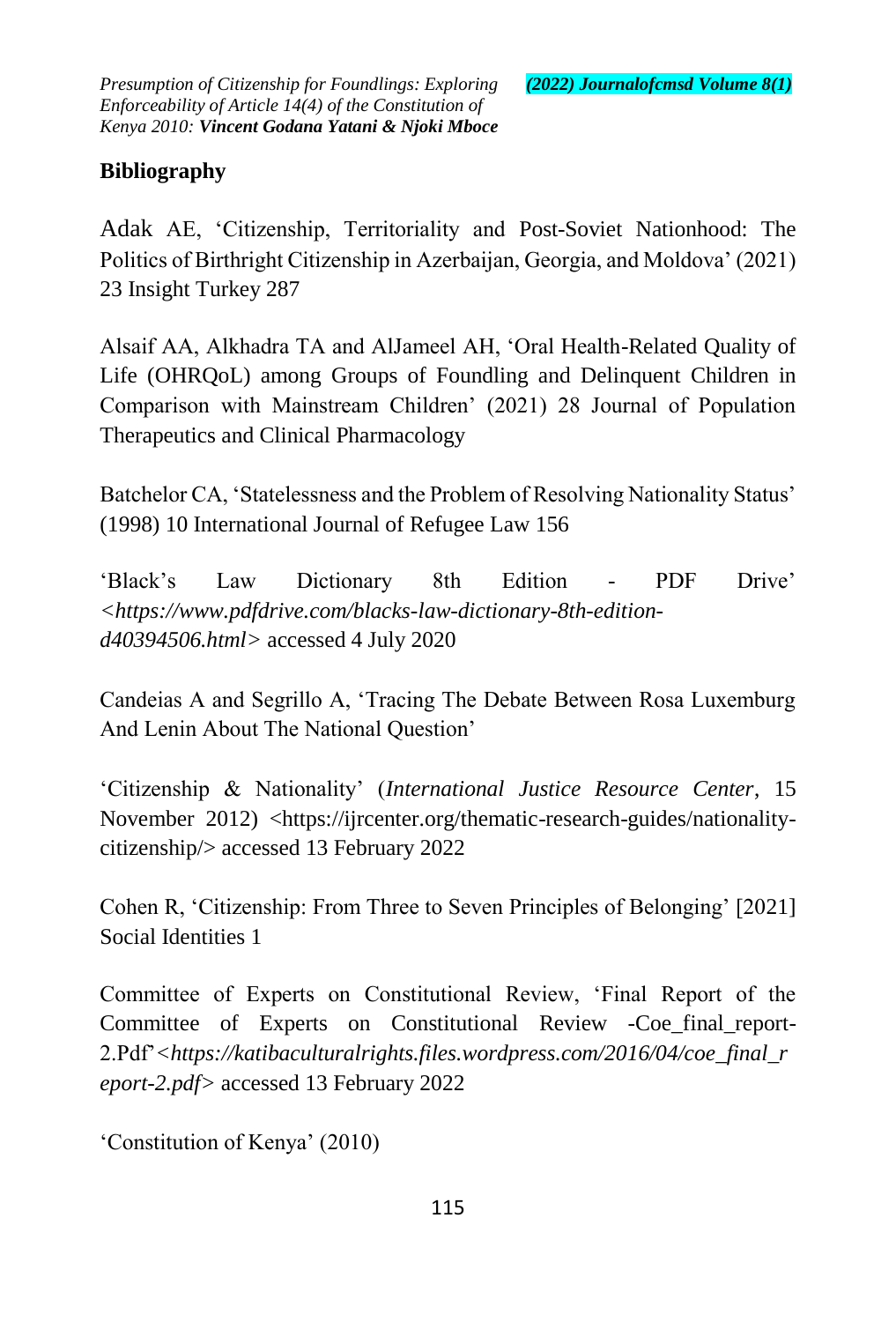*<http://www.kenyalaw.org/lex//actview.xql?actid=Const2010>* accessed 18 July 2018

Frost A, '" By Accident of Birth": The Battle over Birthright Citizenship after United States v. Wong Kim Ark' (2021) 32 Yale JL & Human. 38

Garrard G, 'Children of the State: Rousseau's Republican Educational Theory and Child Abandonment' (2021) 50 History of Education 147

Gerrand V, 'Reimagining Citizenship in the Black Mediterranean: From Jus Sanguinis to Jus Soli in Contemporary Italy?', *The Black Mediterranean* (Springer 2021)

Kaneko-Iwase M, 'Defining a "Foundling"', *Nationality of Foundlings* (Springer 2021)

——, *Nationality of Foundlings: Avoiding Statelessness Among Children of Unknown Parents Under... International Nationality Law* (Springer Nature 2021)

Martínez Shepherd A, 'Citizenship Beyond the Nation: Building Human Rights Inclusivity in a World of Exclusions' (2021)

Nations U, 'Universal Declaration of Human Rights' (*United Nations*) <https://www.un.org/en/about-us/universal-declaration-of-human-rights> accessed 13 February 2022

Novkov J and Nackenoff C, *American by Birth: Wong Kim Ark and the Battle for Citizenship* (University Press of Kansas 2021)

'OHCHR | OHCHR and the Right to a Nationality' <https://www.ohchr.org/EN/Issues/Pages/Nationality.aspx> accessed 13 February 2022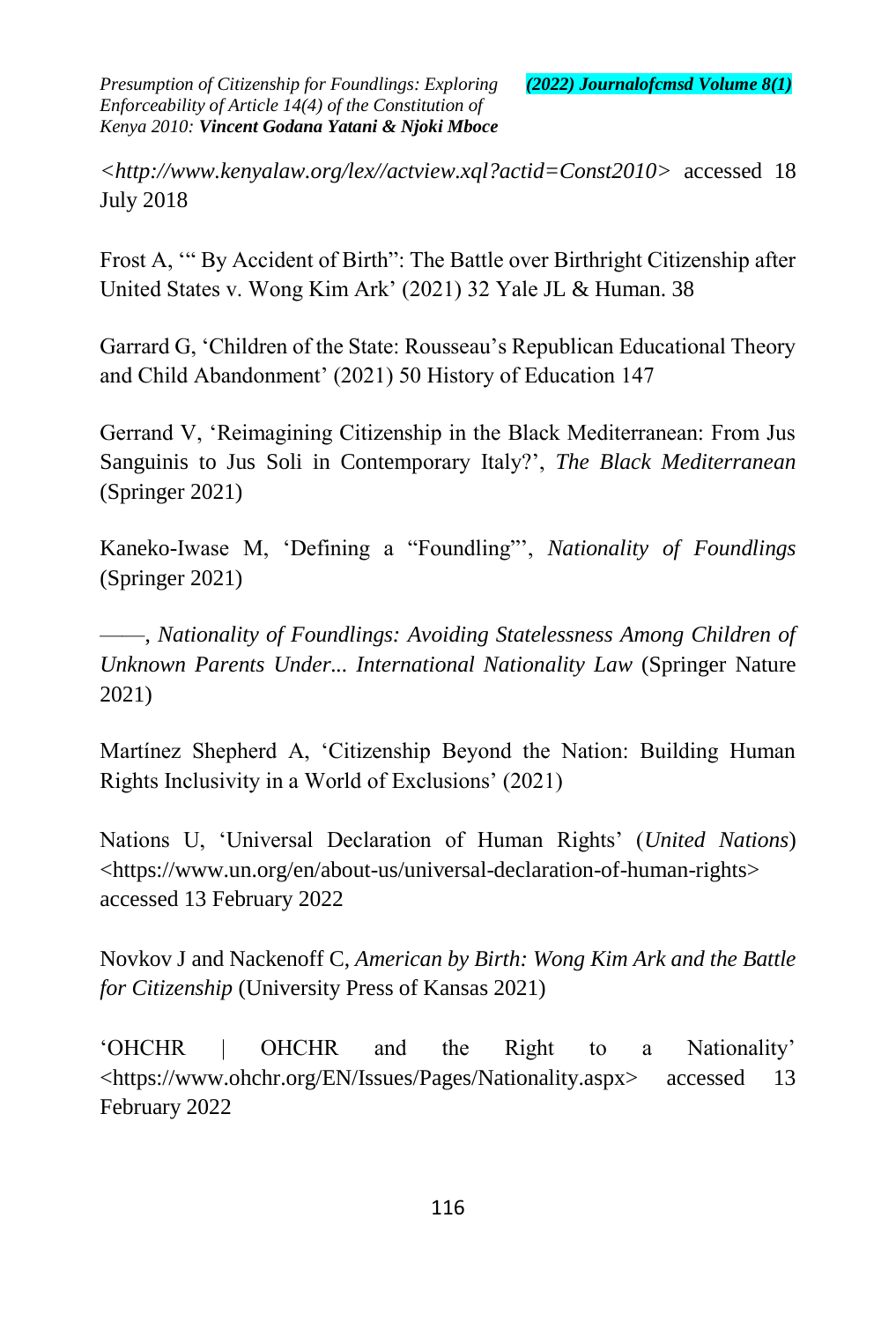Pogonyi S, 'The Right of Blood:'Ethnically'Selective Citizenship Policies in Europe' [2022] National Identities 1

Refugees UNHC for, 'UN Conventions on Statelessness' (*UNHCR*) <https://www.unhcr.org/un-conventions-on-statelessness.html> accessed 13 February 2022

Rossi CR, 'The Blind Eye: Jus Soli, And The" Pretended" Treaty Of New Echota' (2021) 9 American Indian Law Journal 8

Salamanca E, '"Singulis Etruriae Populis": The Political Mobilization of the Etruscan Foundation Myth in the Self-Conception of Renaissance Florence' (2021) 13 Carte Italiane

Sawyer C, 'The Loss of Birthright Citizenship in New Zealand' (2013) 44 Victoria University of Wellington Law Review 653

'Stateless Persons' (*UNHCR Kenya*) <https://www.unhcr.org/ke/statelesspersons> accessed 13 February 2022

'The Institute for Social Accountability' <https://tisa.co.ke/> accessed 13 February 2022

'U.S. Reports: United States v. Wong Kim Ark, 169 U.S. 649 (1898).' (*Library of Congress, Washington, D.C. 20540 USA*) *<https://www.loc.gov/item/usrep169649/>* accessed 13 February 2022

van der Baaren L and Vink M, 'Modes of Acquisition and Loss of Citizenship Around the World-Comparative Typology and Main Patterns in 2020' (2021) 90 Robert Schuman Centre for Advanced Studies Research Paper No.# RSC

Kenya Citizens and Foreign Nationals Management Service, Act No. 31 of 2011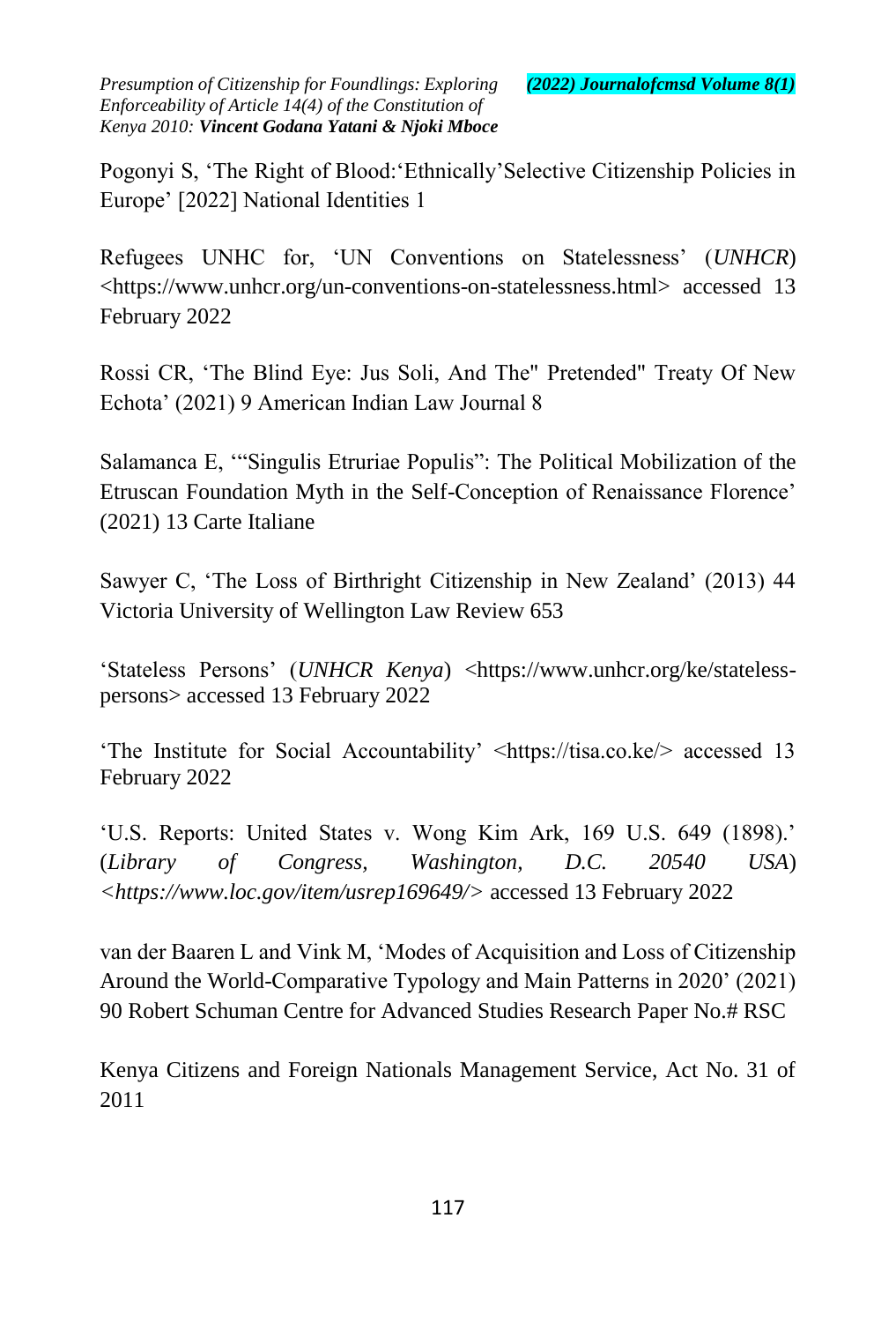Kenya Citizenship and Immigration Act No. 12 of 2011